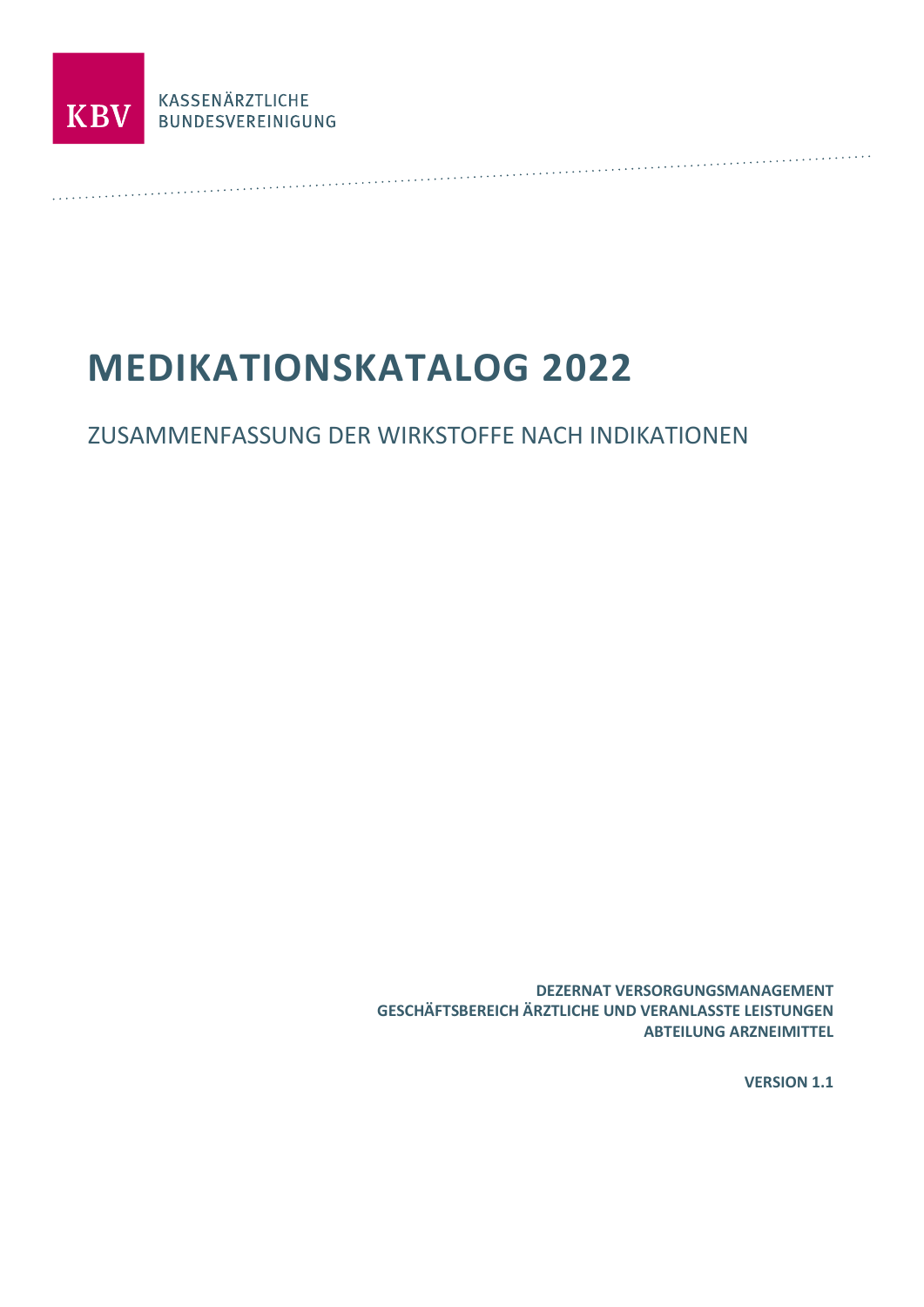# INHALT

|                       | <b>ANTIBIOTIKATHERAPIE</b>                                           |          |  |
|-----------------------|----------------------------------------------------------------------|----------|--|
| 1.                    | <b>INFEKTIONEN DER HARNWEGE</b>                                      | 5        |  |
| 1.1<br>1.2            | Akute unkomplizierte Pyelonephritis<br>Akute unkomplizierte Zystitis | 5<br>6   |  |
| 2.                    | <b>INFEKTIONEN DER OBEREN ATEMWEGE</b>                               | 7        |  |
| 2.1                   | Akute Otitis media                                                   | 7        |  |
| 2.2<br>2.3            | <b>Akute Rhinosinusitis</b><br>Akute Tonsillopharyngitis             | 8<br>9   |  |
| 3.                    | <b>INFEKTIONEN DER UNTEREN ATEMWEGE</b>                              | 10       |  |
| 3.1                   | Leichtgradige akute Exazerbation einer COPD                          | 10       |  |
| 3.2<br>3.3            | Leichtgradige ambulant erworbene Pneumonie<br>Pertussis              | 11<br>12 |  |
|                       | <b>ATEMWEGE</b>                                                      | 13       |  |
| 1.                    | <b>ASTHMA BRONCHIALE</b>                                             | 13       |  |
| 2.                    | <b>COPD</b>                                                          | 14       |  |
| <b>HERZ-KREISLAUF</b> |                                                                      | 16       |  |
| 1.                    | <b>HYPERTONIE</b>                                                    | 16       |  |
| 2.                    | <b>KORONARE HERZKRANKHEIT</b>                                        | 19       |  |
|                       | 2.1 Akutes Koronarsyndrom                                            | 19       |  |
| 2.2                   | Chronisches Koronarsyndrom / chronische KHK                          | 19       |  |
| 3.                    | <b>CHRONISCHE HERZINSUFFIZIENZ</b>                                   | 21       |  |
| 4.                    | <b>VORHOFFLIMMERN</b>                                                | 23       |  |
| 4.1                   | Schlaganfallprophylaxe                                               | 23       |  |
| 4.2                   | Antiarrhythmische Dauertherapie                                      | 23       |  |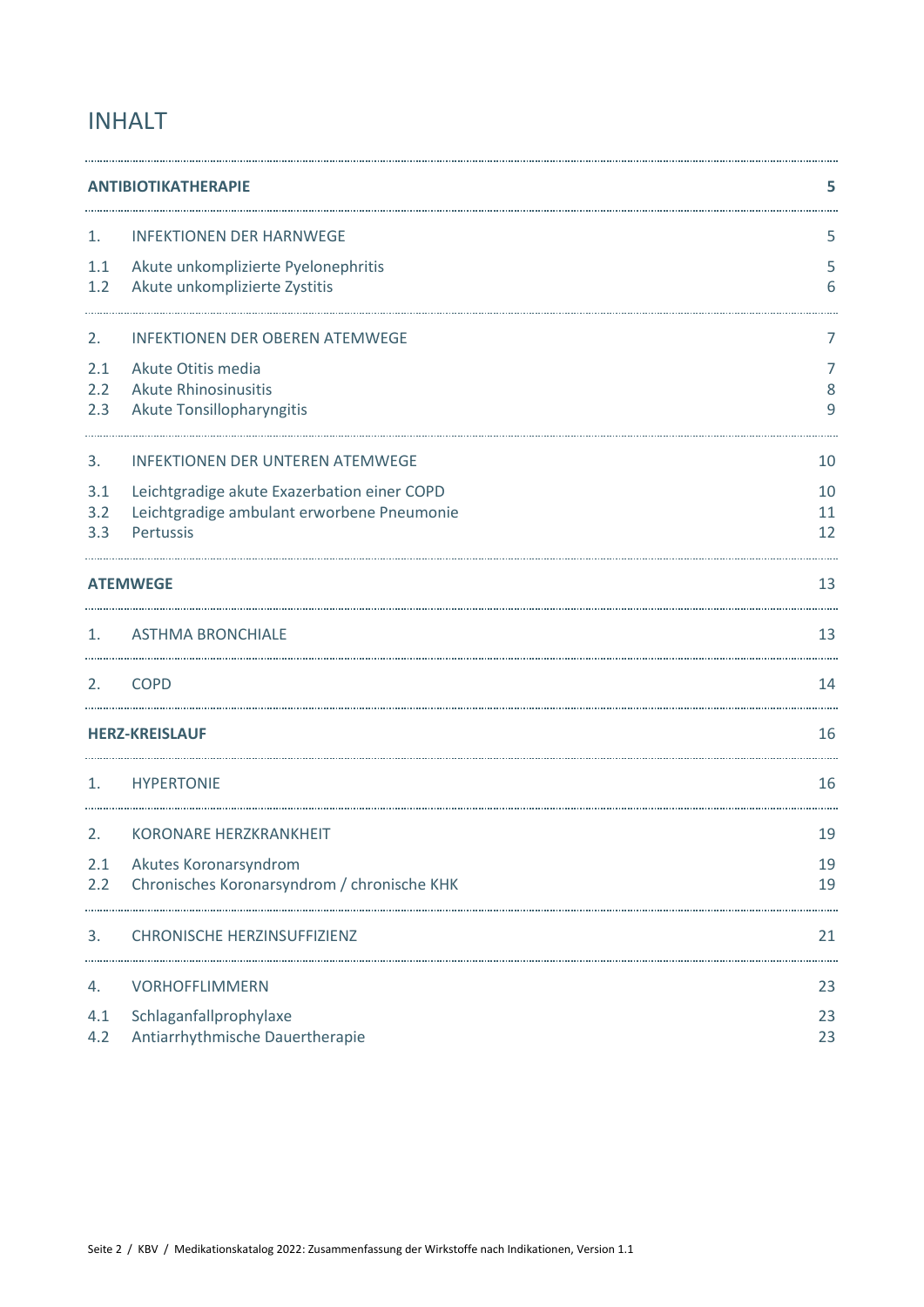|                       | <b>STOFFWECHSELSTÖRUNGEN</b>                              |          |
|-----------------------|-----------------------------------------------------------|----------|
| 1.                    | <b>DIABETES MELLITUS TYP 2</b>                            | 24       |
| 2.                    | FETTSTOFFWECHSELSTÖRUNGEN                                 | 25       |
|                       | NEUROPSYCHIATRISCHE STÖRUNGEN                             | 26       |
| 1.                    | <b>DEPRESSION</b>                                         | 26       |
| 1.1<br>1.2            | <b>Unipolare Depression</b><br><b>Bipolare Depression</b> | 26<br>27 |
| 2.                    | ALZHEIMER-DEMENZ                                          | 28       |
| <b>MUSKEL-SKELETT</b> |                                                           |          |
| $\mathbf{1}$ .        | <b>OSTEOPOROSE</b>                                        | 29       |

. . . . . . . . . . . . . .

. . . . . . . . .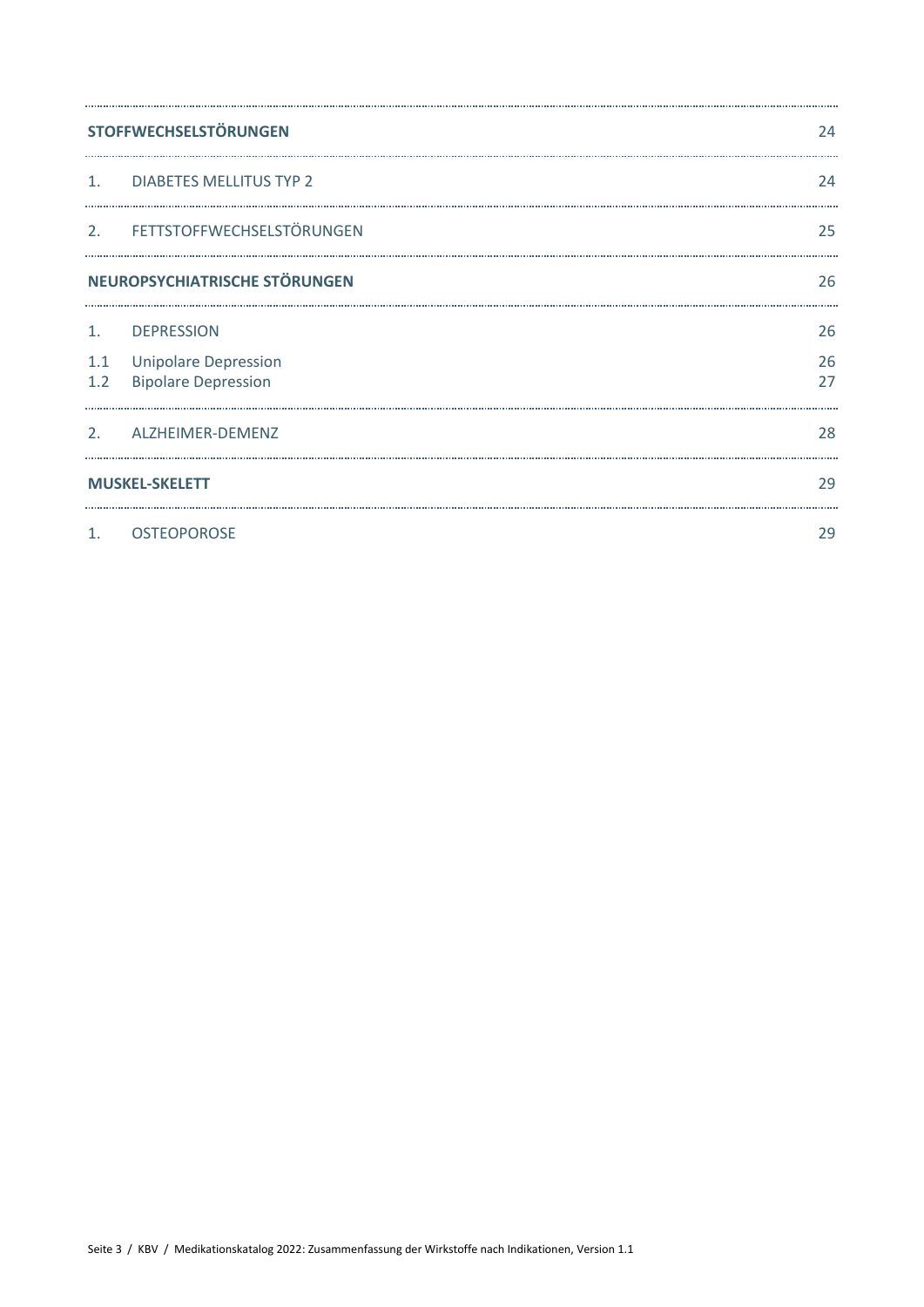# VORBEMERKUNGEN

Der Medikationskatalog der KBV unterstützt Vertragsärztinnen und Vertragsärzte bei einer evidenzbasierten, sicheren und wirtschaftlichen Verordnung von Arzneimitteln.

Über die Verordnungssoftware erhalten sie Hinweise, ob ein ausgewählter Wirkstoff als Standardwirkstoff, Reservewirkstoff oder als nachrangig zu verordnender Wirkstoff bewertet wird. Es handelt sich hierbei um Empfehlungen; die freie ärztliche Therapieentscheidung im Einzelfall bleibt unberührt.

Die vorliegende Gesamtübersicht bietet einen schnellen indikationsbezogenen Überblick zu den bewerteten Wirkstoffen beziehungsweise Wirkstoffkombinationen im Medikationskatalog. Diese sind alphabetisch sortiert.

Detaillierte Hinweise zu den einzelnen Indikationen und den Wirkstoffen beziehungsweise Wirkstoffkombinationen finden Sie im Medikationskatalog. Dieser steht auch auf der Internetseite der KBV zum Download zur Verfügung:

<https://www.kbv.de/html/medikationskatalog.php>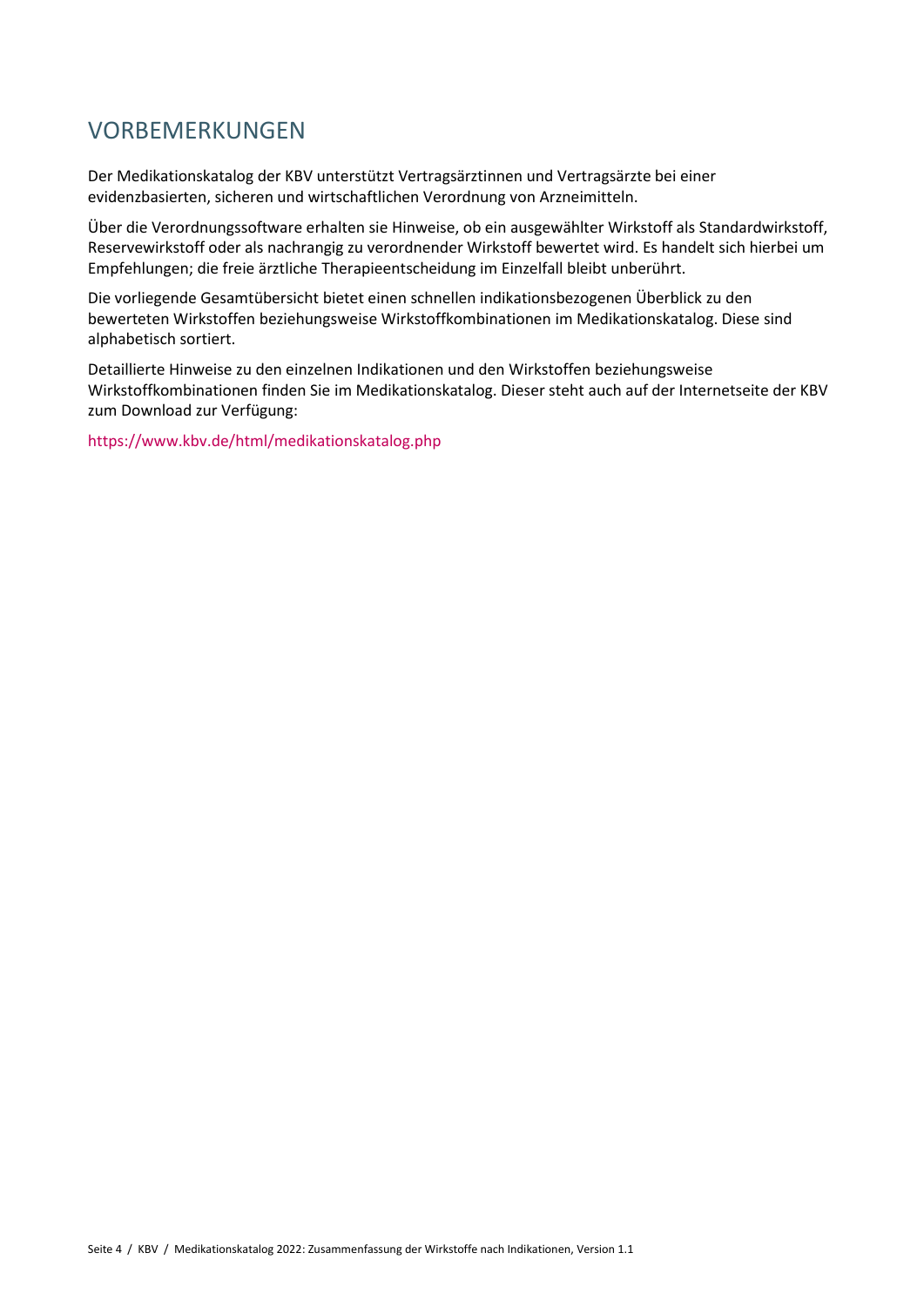# <span id="page-4-0"></span>ANTIBIOTIKATHERAPIE

Es werden nur Antibiotika mit oralen Darreichungsformen berücksichtigt.

# <span id="page-4-1"></span>1. INFEKTIONEN DER HARNWEGE

#### <span id="page-4-2"></span>**1.1 AKUTE UNKOMPLIZIERTE PYELONEPHRITIS**

# **Standardwirkstoffe**

- $\rightarrow$  Cefpodoxim<sup>1</sup>
- $\rightarrow$  Ceftibuten<sup>2</sup>
- <span id="page-4-3"></span> $\sqrt{ }$  Ciprofloxacin<sup>3</sup>
- $\lambda$  Levofloxaci[n](#page-4-3)<sup>3</sup>

#### **Reservewirkstoffe**

› Cefixim

### **Nachrangige oder nicht empfohlene Wirkstoffe**

- › Amoxicillin
- › Amoxicillin/Clavulansäure
- › Cefaclor
- › Cefadroxil
- › Cefalexin
- › Cefuroximaxetil
- › Cotrimoxazol (Sulfamethoxazol/Trimethoprim)
- › Doxycyclin
- › Fosfomycin
- › Norfloxacin
- › Ofloxacin
- › Sultamicillin
- › Tetracyclin
- › Trimethoprim

\_\_\_\_\_\_\_\_\_\_\_\_\_\_\_\_

<sup>1</sup> Bei Frauen

<sup>2</sup> Nicht in Verkehr

<sup>3</sup> Bei lokaler Resistenzlage von E. coli < 10 %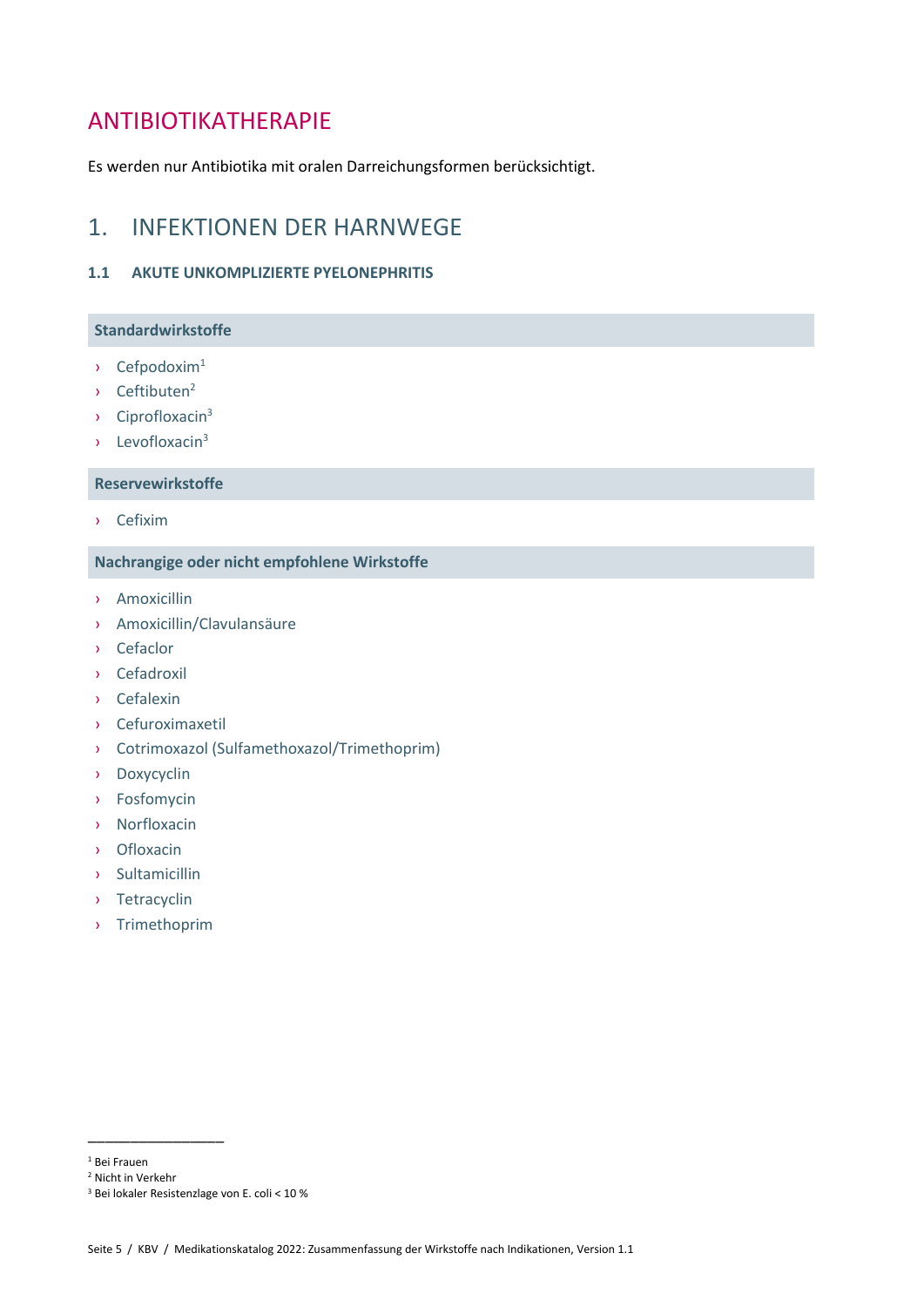#### <span id="page-5-0"></span>**1.2 AKUTE UNKOMPLIZIERTE ZYSTITIS**

### **Standardwirkstoffe**

- <span id="page-5-1"></span>› Fosfomycin<sup>4</sup>
- › Pivmecillinam
- › Trimethoprim<sup>5</sup>

#### **Reservewirkstoffe**

- › Cefpodoxim
- › Ciprofloxacin
- › Cotrimoxazol (Sulfamethoxazol/Trimethoprim)
- › Levofloxacin
- › Nitrofurantoin[4](#page-5-1)
- › Nitroxoli[n](#page-5-1)<sup>4</sup>
- › Norfloxacin
- › Ofloxacin

# **Nachrangige oder nicht empfohlene Wirkstoffe**

- › Amoxicillin
- › Amoxicillin/Clavulansäure
- › Azithromycin
- › Cefaclor
- › Cefadroxil
- › Cefalexin
- › Cefixim
- › Ceftibuten<sup>6</sup>
- › Cefuroximaxetil
- › Doxycyclin
- › Erythromycin
- › Minocyclin
- › Nitrofurantoin, Kombinationen
- › Roxithromycin
- › Sultamicillin
- › Tetracyclin

 $4$  Bei Frauen

\_\_\_\_\_\_\_\_\_\_\_\_\_\_\_\_

<sup>5</sup> Bei lokaler Resistenzlage von E. coli < 10 %

<sup>6</sup> Nicht in Verkehr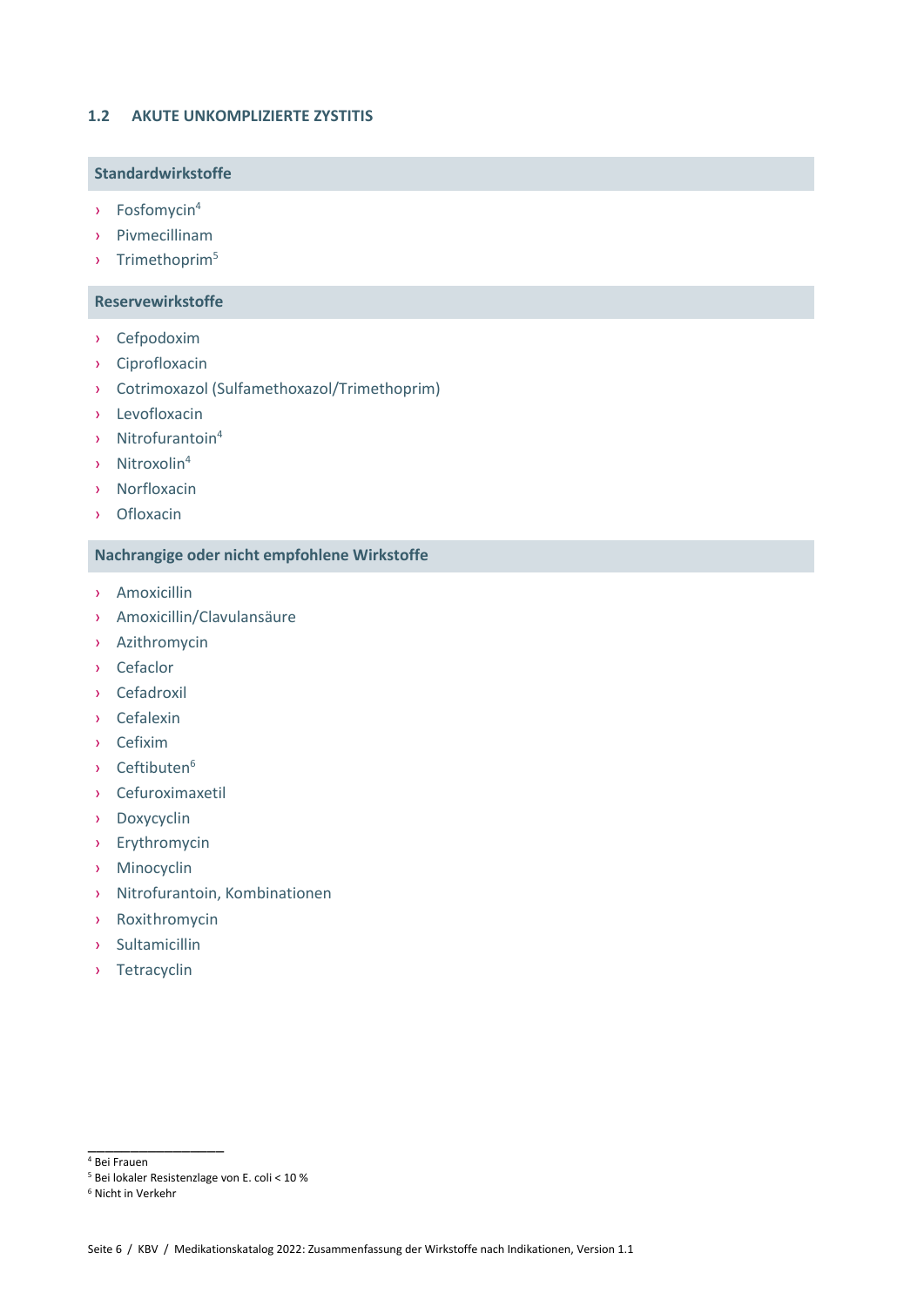# <span id="page-6-0"></span>2. INFEKTIONEN DER OBEREN ATEMWEGE

# <span id="page-6-1"></span>**2.1 AKUTE OTITIS MEDIA**

#### **Standardwirkstoffe**

› Amoxicillin

### **Reservewirkstoffe**

- › Amoxicillin/Clavulansäure
- › Azithromycin
- › Cefaclor
- › Cefixim
- › Cefpodoxim
- › Cefuroximaxetil
- › Clarithromycin
- › Doxycyclin
- › Erythromycin
- › Roxithromycin

- › Cefadroxil
- › Cefalexin
- › Ciprofloxacin
- › Clindamycin
- › Flucloxacillin
- › Minocyclin
- › Ofloxacin
- › Penicillin V (Phenoxymethylpenicillin-Kalium)
- › Penicillin, Kombinationen
- › Sultamicillin
- › Spiramycin
- › Sulfamethoxazol/Trimethoprim
- › Telithromycin
- › Tetracyclin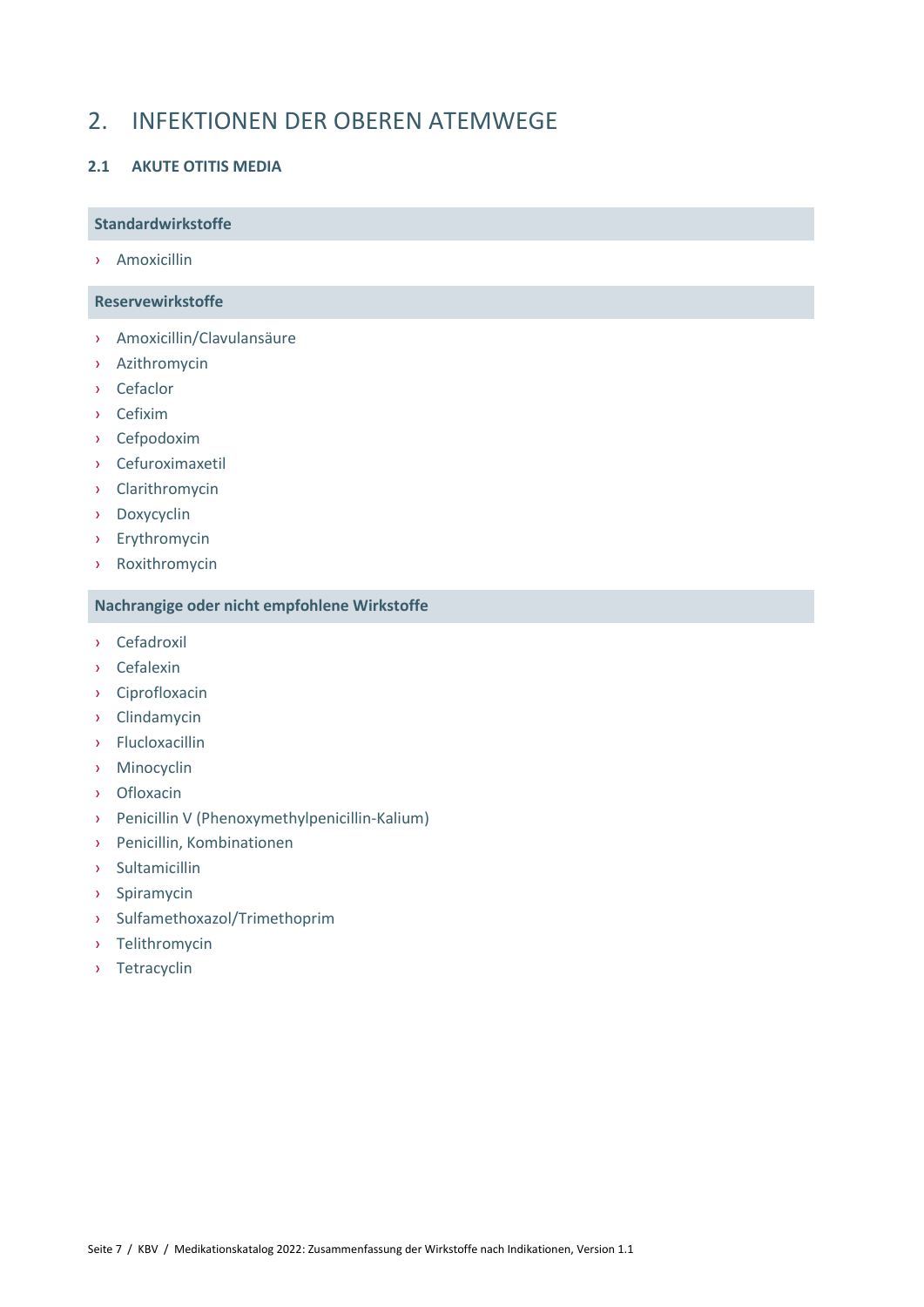### <span id="page-7-0"></span>**2.2 AKUTE RHINOSINUSITIS**

### **Standardwirkstoffe**

- › Amoxicillin
- › Cefuroximaxetil

#### **Reservewirkstoffe**

- › Amoxicillin/Clavulansäure
- › Azithromycin
- › Cefpodoxim
- › Clarithromycin
- › Doxycyclin
- › Erythromycin
- › Roxithromycin
- › Sulfamethoxazol/Trimethoprim

- › Cefaclor
- › Cefadroxil
- › Cefalexin
- › Cefixim
- › Ciprofloxacin
- › Clindamycin
- › Flucloxacillin
- › Levofloxacin
- › Minocyclin
- › Moxifloxacin
- › Ofloxacin
- › Penicillin V (Phenoxymethylpenicillin-Kalium)
- › Penicillin, Kombinationen
- › Sultamicillin
- › Spiramycin
- › Telithromycin
- › Tetracyclin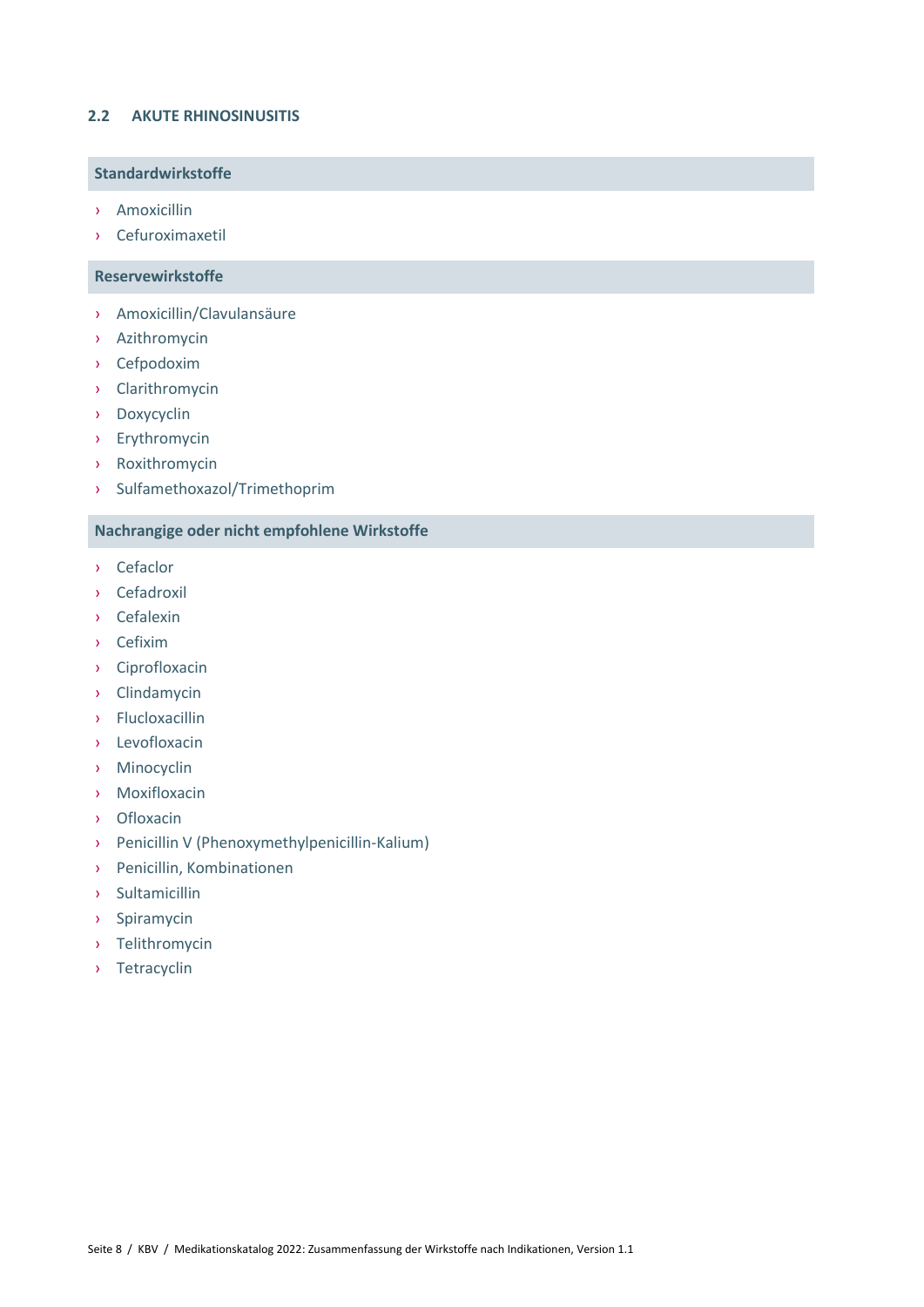#### <span id="page-8-0"></span>**2.3 AKUTE TONSILLOPHARYNGITIS**

#### **Standardwirkstoffe**

› Penicillin V (Phenoxymethylpenicillin-Kalium)

#### **Reservewirkstoffe**

- › Azithromycin
- › Cefaclor
- › Cefadroxil
- › Cefalexin
- › Cefuroximaxetil
- › Clarithromycin
- › Clindamycin
- › Erythromycin
- › Roxithromycin

#### **Nachrangige oder nicht empfohlene Wirkstoffe**

- › Amoxicillin
- › Amoxicillin/Clavulansäure
- › Cefixim
- › Cefpodoxim
- › Doxycyclin
- › Flucloxacillin
- › Minocyclin
- › Penicilline, Kombinationen
- › Sultamicillin
- › Spiramycin
- › Sulfamethoxazol/Trimethoprim
- › Telithromycin<sup>7</sup>
- › Tetracyclin

*Hinweis: Von Tetracyclinen und Cotrimoxazol (Sulfamethoxazol/Trimethoprim) wird bei GAS-Pharyngitis abgeraten; Fluorchinolone sind nicht indiziert.*

\_\_\_\_\_\_\_\_\_\_\_\_\_\_\_\_

<sup>7</sup> Außer Vertrieb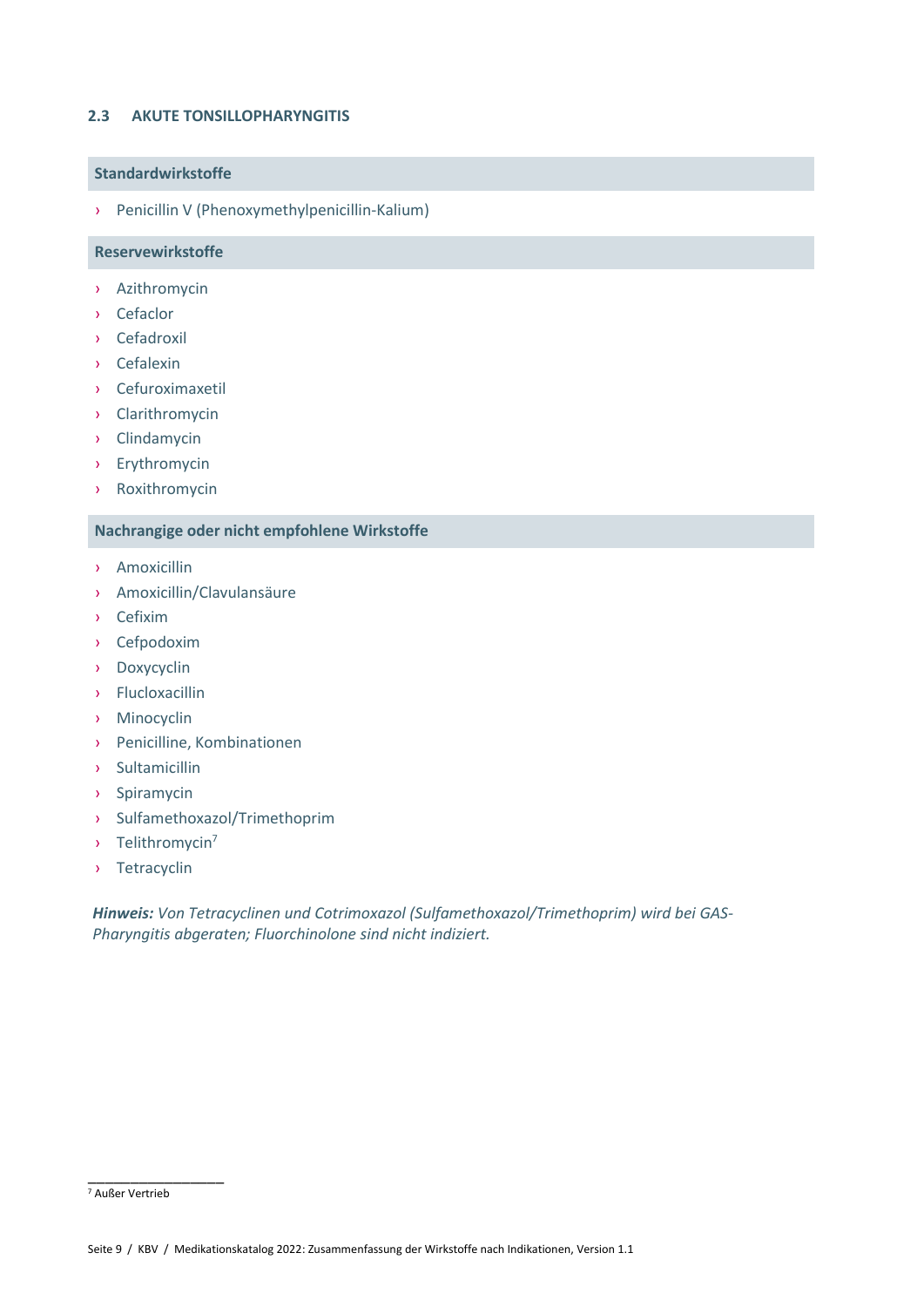# <span id="page-9-0"></span>3. INFEKTIONEN DER UNTEREN ATEMWEGE

### <span id="page-9-1"></span>**3.1 LEICHTGRADIGE AKUTE EXAZERBATION EINER COPD**

#### **Standardwirkstoffe**

› Amoxicillin

#### **Reservewirkstoffe**

- › Amoxicillin/Clavulansäure
- › Azithromycin
- › Clarithromycin
- › Doxycyclin
- › Penicillin V (Phenoxymethylpenicillin)
- › Roxithromycin

- › Cefaclor
- › Cefadroxil
- › Cefalexin
- › Cefixim
- › Cefpodoxim
- › Cefuroximaxetil
- › Ciprofloxacin
- › Clindamycin
- › Erythromycin
- › Flucloxacillin
- › Levofloxacin
- › Minocyclin
- › Moxifloxacin
- › Ofloxacin
- › Spiramycin
- › Sultamicillin
- › Sulfamethoxazol/Trimethoprim
- › Telithromycin
- › Tetracyclin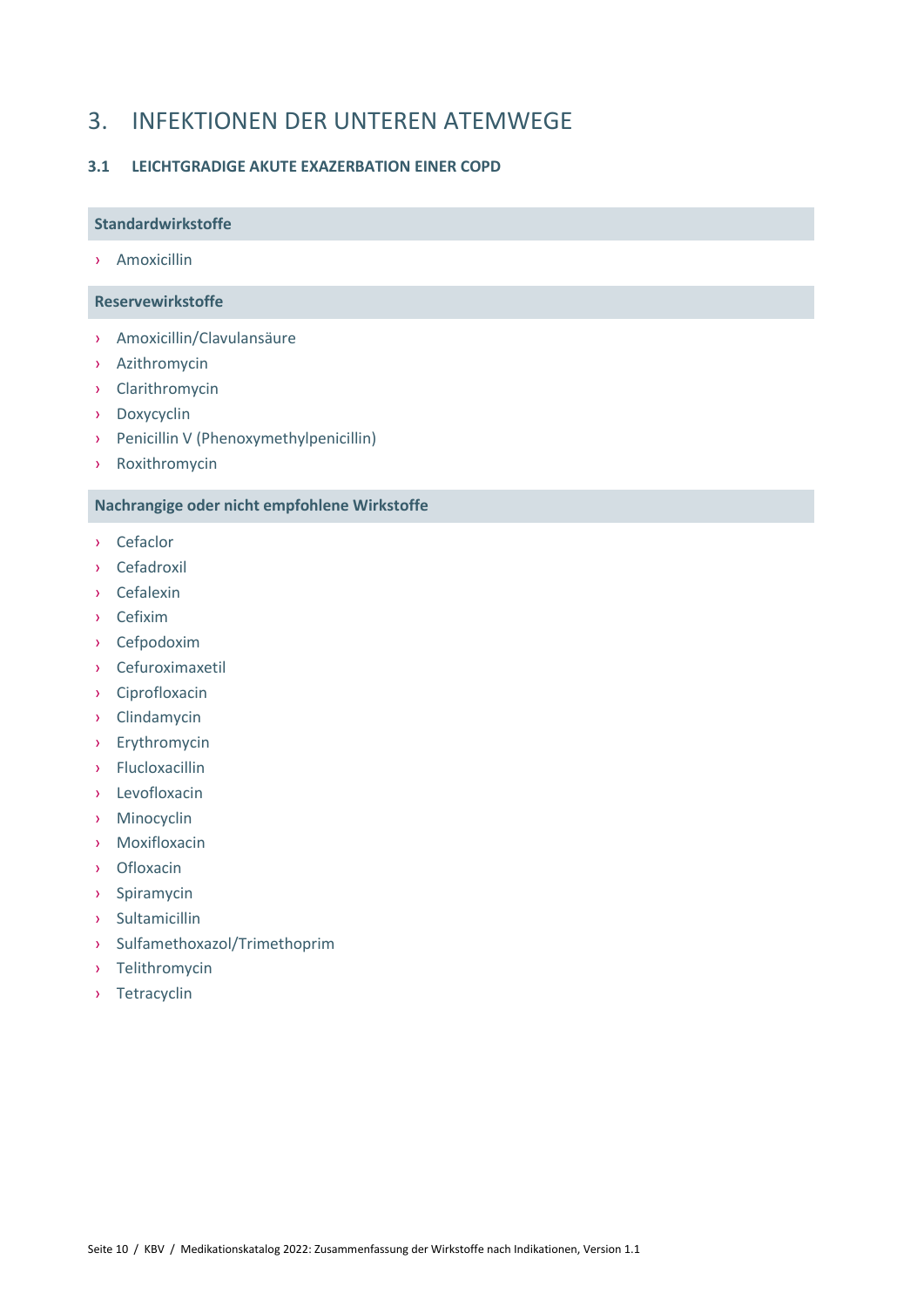#### <span id="page-10-0"></span>**3.2 LEICHTGRADIGE AMBULANT ERWORBENE PNEUMONIE**

### **Standardwirkstoffe**

- › Amoxicillin
- › Amoxicillin/Clavulansäure

#### **Reservewirkstoffe**

- › Azithromycin
- › Clarithromycin
- › Doxycyclin
- › Levofloxacin
- › Moxifloxacin
- › Penicillin V (Phenoxymethylpenicillin)
- › Roxithromycin
- › Sultamicillin

- › Cefaclor
- › Cefadroxil
- › Cefalexin
- › Cefixim
- › Cefpodoxim
- › Cefuroximaxetil
- › Ciprofloxacin
- › Clindamycin
- › Sulfamethoxazol/Trimethoprim
- › Erythromycin
- › Flucloxacillin
- › Minocyclin
- › Linezolid
- › Ofloxacin
- › Spiramycin
- › Telithromycin
- › Tetracyclin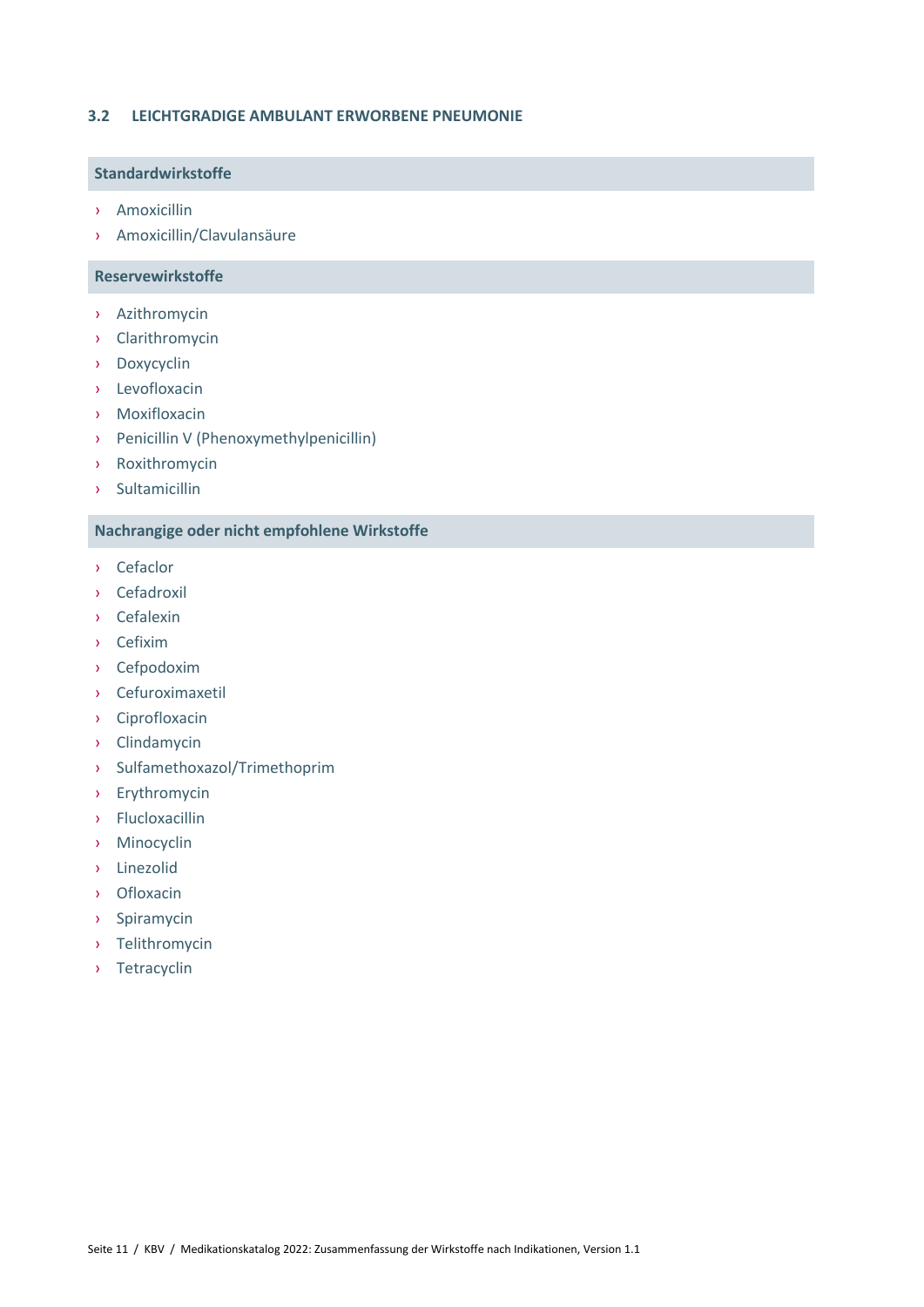#### <span id="page-11-0"></span>**3.3 PERTUSSIS**

### **Standardwirkstoffe**

- › Azithromycin
- › Clarithromycin
- › Erythromycin
- › Roxithromycin

#### **Reservewirkstoffe**

› Sulfamethoxazol/Trimethoprim

- › Amoxicillin
- › Amoxicillin/Clavulansäure
- › Cefaclor
- › Cefadroxil
- › Cefalexin
- › Cefixim
- › Cefpodoxim
- › Cefuroximaxetil
- › Ciprofloxacin
- › Clindamycin
- › Doxycyclin
- › Flucloxacillin
- › Levofloxacin
- › Minocyclin
- › Moxifloxacin
- › Ofloxacin
- › Penicillin V (Phenoxymethylpenicillin)
- › Spiramycin
- › Sultamicillin
- › Telithromycin
- › Tetracyclin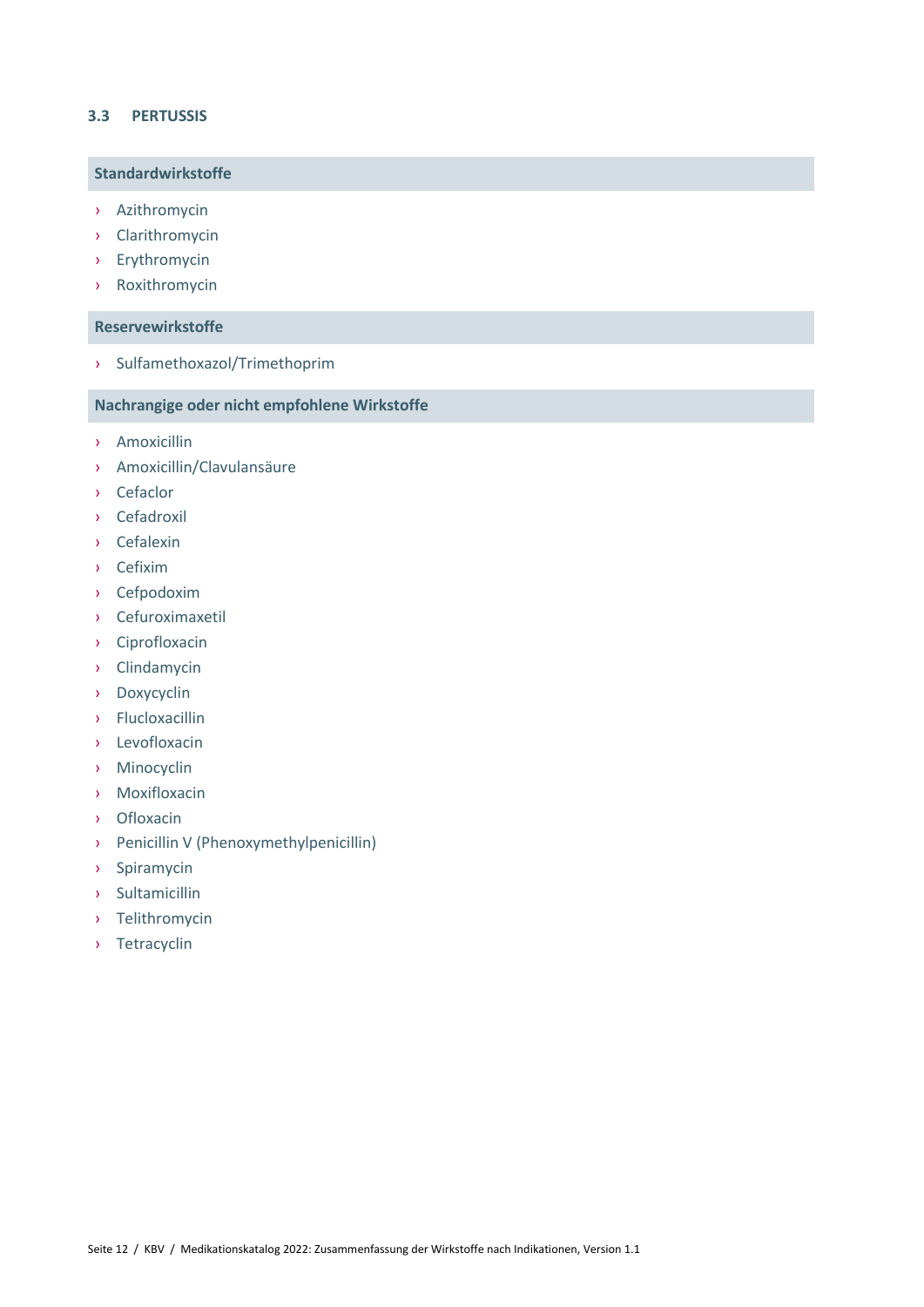# <span id="page-12-0"></span>ATEMWEGE

# <span id="page-12-1"></span>1. ASTHMA BRONCHIALE

#### **Standardwirkstoffe**

- › Beclometason
- › Budesonid
- › Fluticason
- › Formoterol/Beclometason
- › Formoterol/Budesonid
- › Formoterol/Fluticason
- › Salbutamol (inhalativ)
- › Salmeterol/Fluticason
- › Terbutalin (inhalativ)
- › Vilanterol/Fluticasonfuroat

### **Reservewirkstoffe**

- › Ciclesonid
- › Fenoterol
- › Formoterol
- › Indacaterol/Mometason
- › Mometason
- › Montelukast
- › Prednisolon
- › Salmeterol
- › Tiotropiumbromid

- › Ambroxol
- › Aminophyllin
- › Bambuterol (systemisch)
- › Benralizumab
- › Clenbuterol (systemisch)
- › Clenbuterol/Ambroxol (systemisch)
- › Cloprednol
- › Cromoglicinsäure
- › Dexamethason
- › Dupilumab
- › Fenoterol/Ipratropiumbromid
- › Formoterol/Glycopyrroniumbromid/Beclometason
- › Indacaterolacetat/Glycopyrroniumbromid/Mometasonfuroat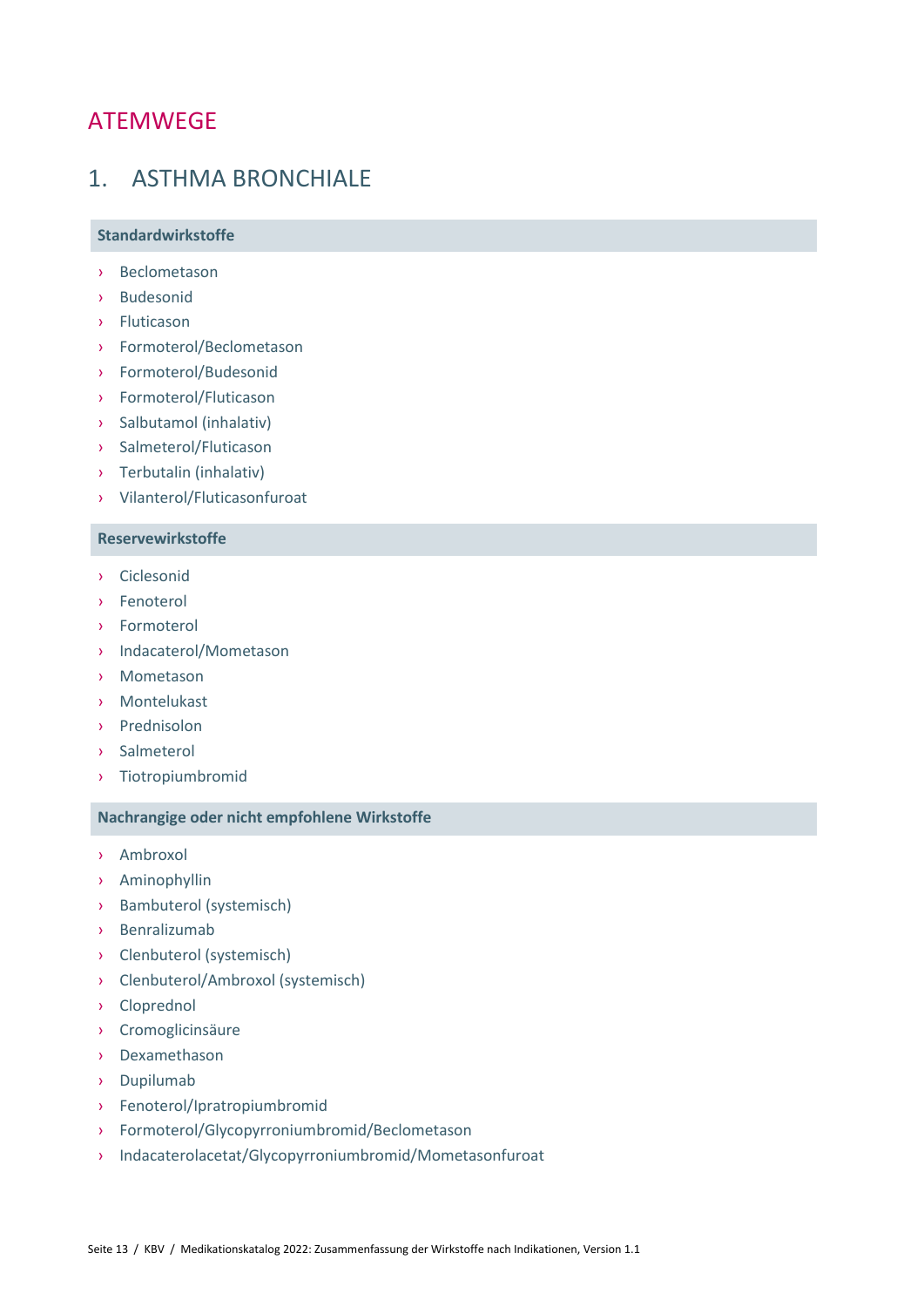- › Ipratropiumbromid
- **Ketotifen**
- › Mepolizumab
- › Methylprednisolon
- › Omalizumab
- › Prednison
- › Reslizumab
- › Salbutamol (systemisch)
- › Terbutalin (systemisch)
- › Theophyllin
- › Theophyllin/Ambroxol
- › Triamcinolon

# <span id="page-13-0"></span>2. COPD

#### **Standardwirkstoffe**

- › Formoterol
- › Formoterol/Aclidiniumbromid
- › Indacaterol
- › Indacaterol/Glycopyrroniumbromid
- › Ipratropiumbromid
- › Salbutamol
- › Salmeterol
- › Terbutalin
- › Tiotropiumbromid

#### **Reservewirkstoffe**

- › Aclidiniumbromid
- › Fenoterol
- › Fenoterol/Ipratropiumbromid
- › Formoterol/Glycopyrroniumbromid
- › Glycopyrroniumbromid
- › Olodaterol
- › Olodaterol/Tiotropiumbromid
- › Prednisolon
- › Salbutamol/Ipratropiumbromid
- › Umeclidiniumbromid
- › Vilanterol/Umeclidiniumbromid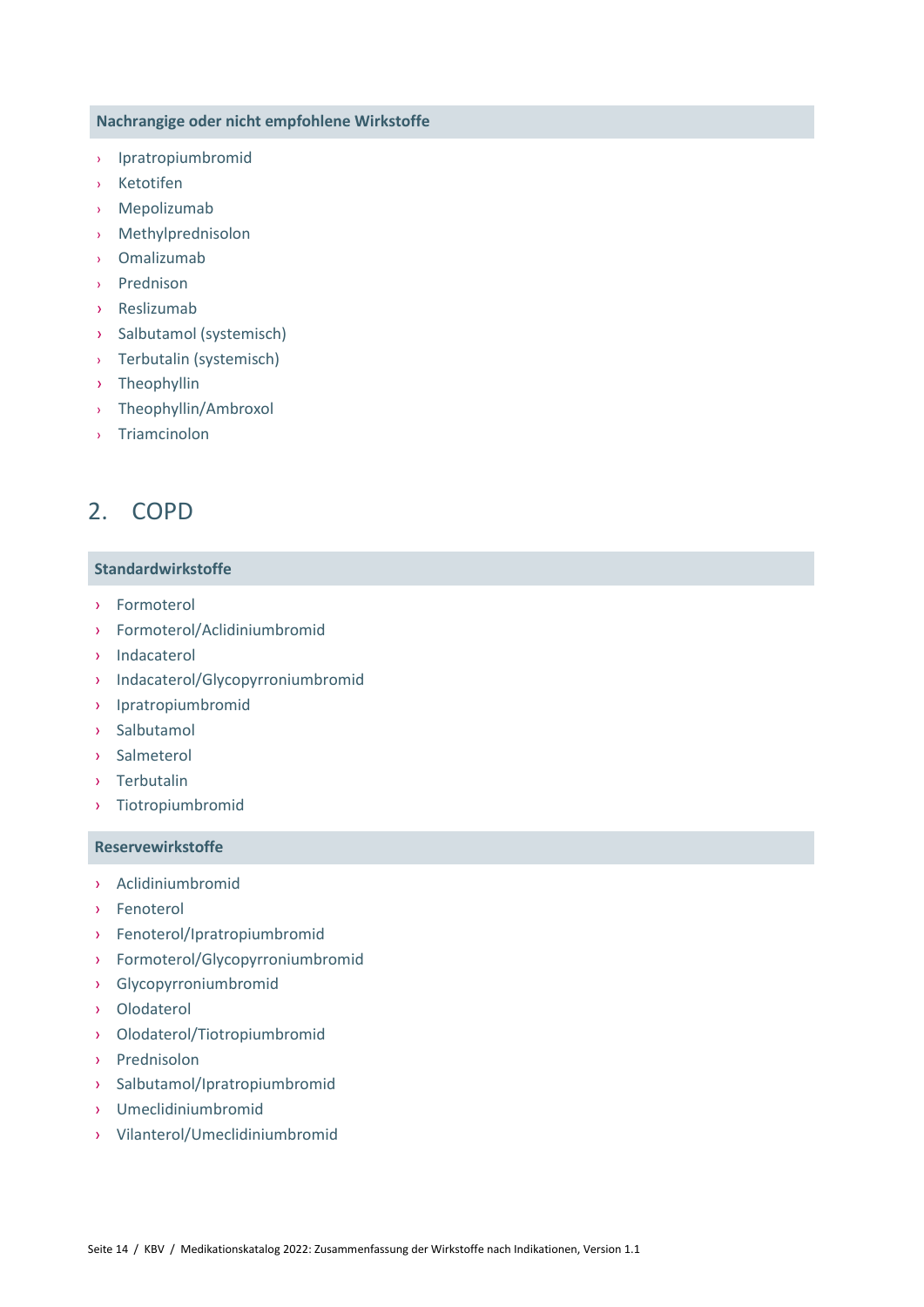- › Acetylcystein
- › Ambroxol
- › Aminophyllin
- › Bambuterol
- › Beclometason
- › Bromhexin
- › Budesonid
- › Carbocistein
- › Clenbuterol
- › Clenbuterol/Ambroxol
- › Fluticason
- › Formoterol/Beclometason
- › Formoterol/Budesonid
- › Formoterol/Glycopyrroniumbromid/Beclometason
- › Methylprednisolon
- › Prednison
- › Roflumilast
- › Salbutamol
- › Salmeterol/Fluticason
- › Terbutalin
- › Theophyllin
- › Theophyllin, Kombinationen
- › Triamcinolon
- › Vilanterol/Fluticasonfuroat
- › Vilanterol/Umeclidinium/Fluticasonfuroat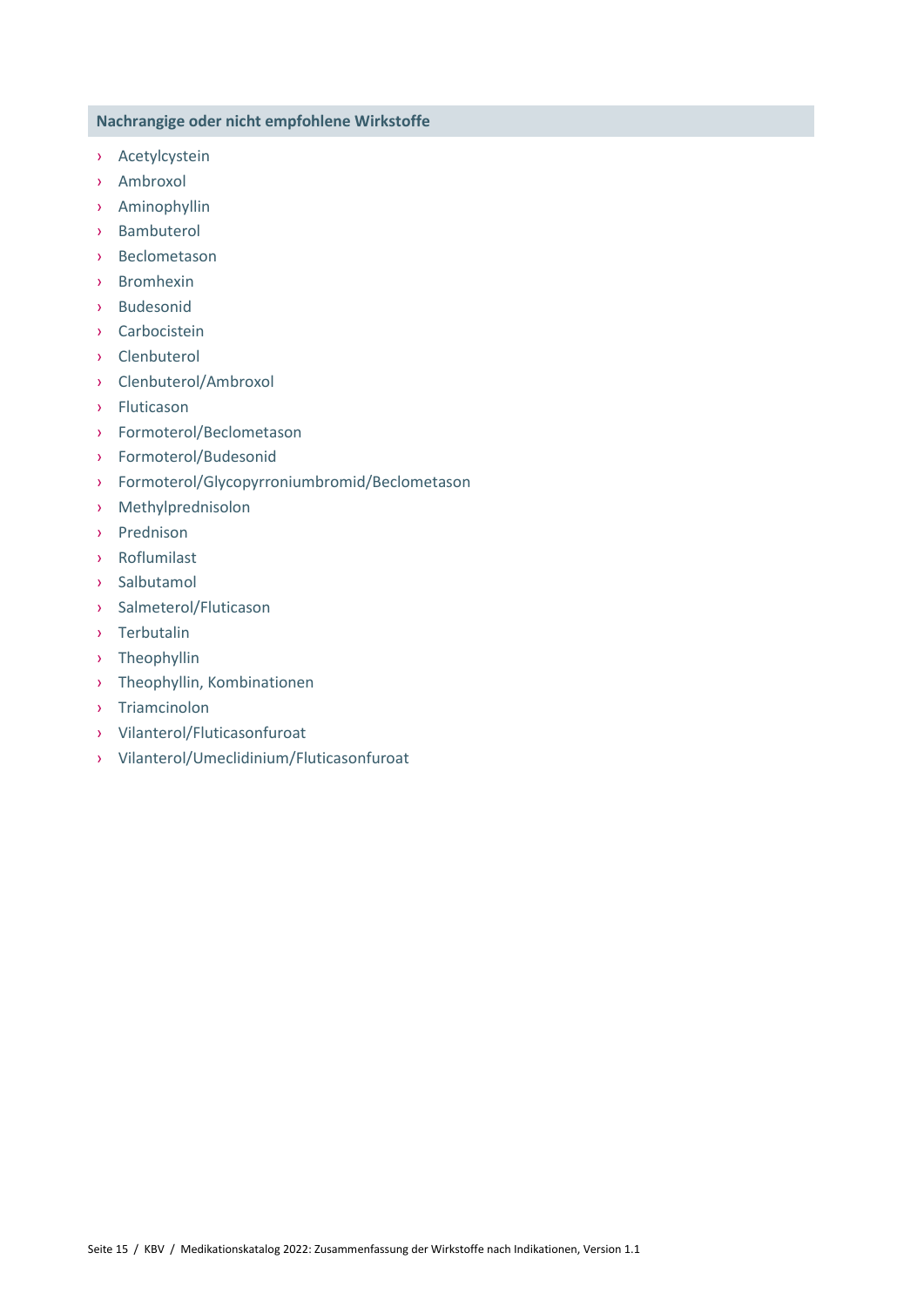# <span id="page-15-0"></span>HERZ-KREISLAUF

# <span id="page-15-1"></span>1. HYPERTONIE

### **Standardwirkstoffe**

- › Amlodipin
- › Bisoprolol
- › Bisoprolol/Amlodipin
- › Bisoprolol/Hydrochlorothiazid
- › Candesartan
- › Candesartan/Hydrochlorothiazid
- › Chlortalidon
- › Enalapril
- › Enalapril/Hydrochlorothiazid
- › Hydrochlorothiazid
- › Lisinopril
- › Lisinopril/Hydrochlorothiazid
- › Losartan
- › Losartan/Hydrochlorothiazid
- › Metoprolol
- › Metoprolol/Hydrochlorothiazid
- › Nitrendipin
- › Ramipril
- › Ramipril/Amlodipin
- › Ramipril/Amlodipin/Hydrochlorothiazid
- › Ramipril/Hydrochlorothiazid
- › Valsartan
- › Valsartan/Hydrochlorothiazid

#### **Reservewirkstoffe**

- › Enalapril/Lercanidipin
- › Furosemid
- › Lercanidipin
- › Methyldopa (linksdrehend)
- › Nebivolol
- › Spironolacton
- › Torasemid
- › Verapamil
- › Verapamil/Hydrochlorothiazid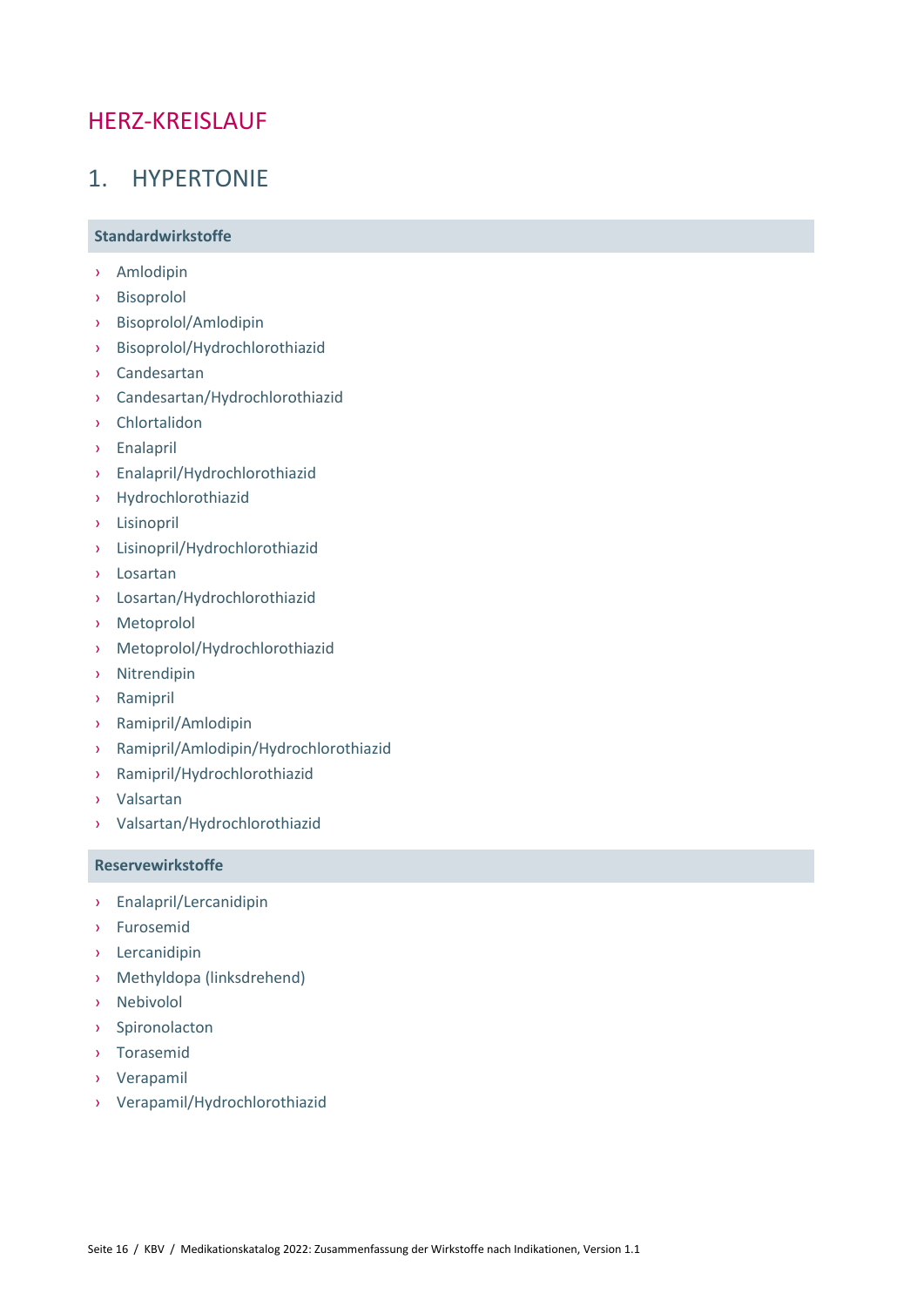- › Aliskiren
- › Aliskiren/Hydrochlorothiazid
- › Atenolol
- › Atenolol/Chlortalidon
- › Atenolol/Chlortalidon/Hydralazin
- › Atenolol/Nifedipin
- › Azilsartan
- › Bemetizid/Triamteren
- › Benazepril
- › Benazepril/Hydrochlorothiazid
- › Bendroflumethiazid/Amilorid
- › Betaxolol
- › Candesartan/Amlodipin
- › Captopril
- › Captopril/Hydrochlorothiazid
- › Carvedilol
- › Celiprolol
- › Cilazapril
- › Cilazapril/Hydrochlorothiazid
- › Clonidin
- › Delapril/Manidipin
- › Dihydralazin
- › Diltiazem
- › Doxazosin
- › Enalapril/Nitrendipin
- › Eprosartan
- › Eprosartan/Hydrochlorothiazid
- › Felodipin
- › Fosinopril
- › Fosinopril/Hydrochlorothiazid
- › Furosemid/Amilorid
- › Furosemid/Triamteren
- › Hydrochlorothiazid/Amilorid
- › Hydrochlorothiazid/Amilorid/Timolol
- › Hydrochlorothiazid/Triamteren
- › Hydrochlorothiazid/Triamteren/Propranolol
- › Indapamid
- › Irbesartan
- › Irbesartan/Hydrochlorothiazid
- › Isradipin
- › Losartan/Amlodipin
- › Manidipin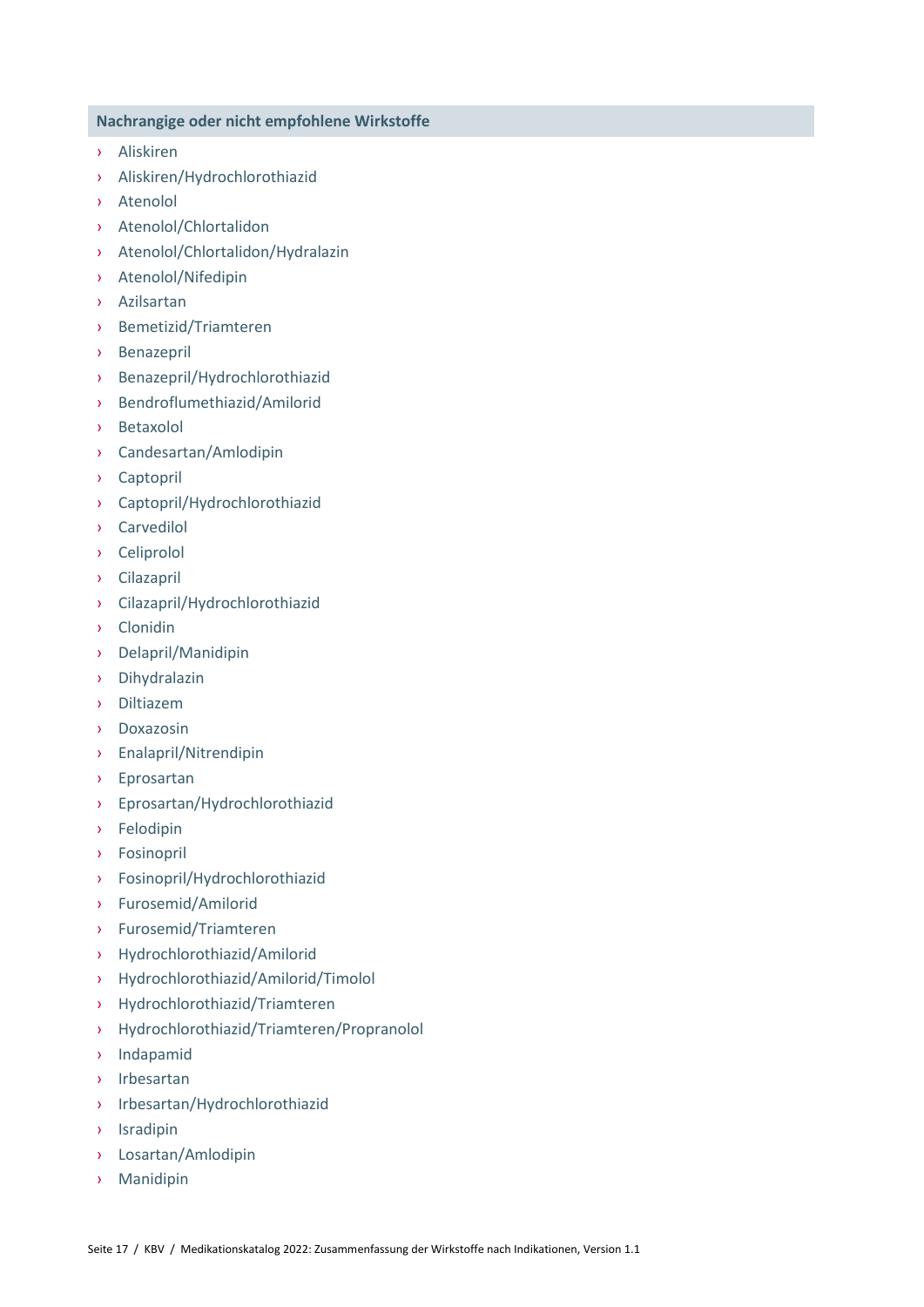- › Metoprolol/Chlortalidon
- › Metoprolol/Felodipin
- › Metoprolol/Nifedipin
- › Minoxidil
- › Moexipril/Hydrochlorothiazid
- › Moxonidin
- › Nifedipin
- › Nisoldipin
- › Olmesartan
- › Olmesartan/Amlodipin
- › Olmesartan/Amlodipin/Hydrochlorothiazid
- › Olmesartan/Hydrochlorothiazid
- › Perindopril
- › Perindopril/Indapamid
- › Perindopril/Amlodipin
- › Perindopril/Amlodipin/Atorvastatin
- › Perindopril/Amlodipin/Indapamid
- › Pindolol
- › Piretanid
- › Propranolol
- › Propranolol/Bendroflumethiazid
- › Propranolol/Bendroflumethiazid/Hydralazin
- › Quinapril
- › Quinapril/Hydrochlorothiazid
- › Ramipril/Felodipin
- › Ramipril/Piretanid
- › Rosuvastatin/Amlodipin
- › Ramipril/Atorvastatin/Acetylsalicylsäure
- › Spironolacton/Hydrochlorothiazid
- › Telmisartan
- › Telmisartan/Amlodipin
- › Telmisartan/Hydrochlorothiazid
- › Terazosin
- › Trandolapril
- › Trandolapril/Verapamil
- › Urapidil
- › Valsartan/Amlodipin
- › Valsartan/Amlodipin/Hydrochlorothiazid
- › Verapamil/Hydrochlorothiazid/Triamteren
- › Xipamid
- › Xipamid/Triamteren
- › Zofenopril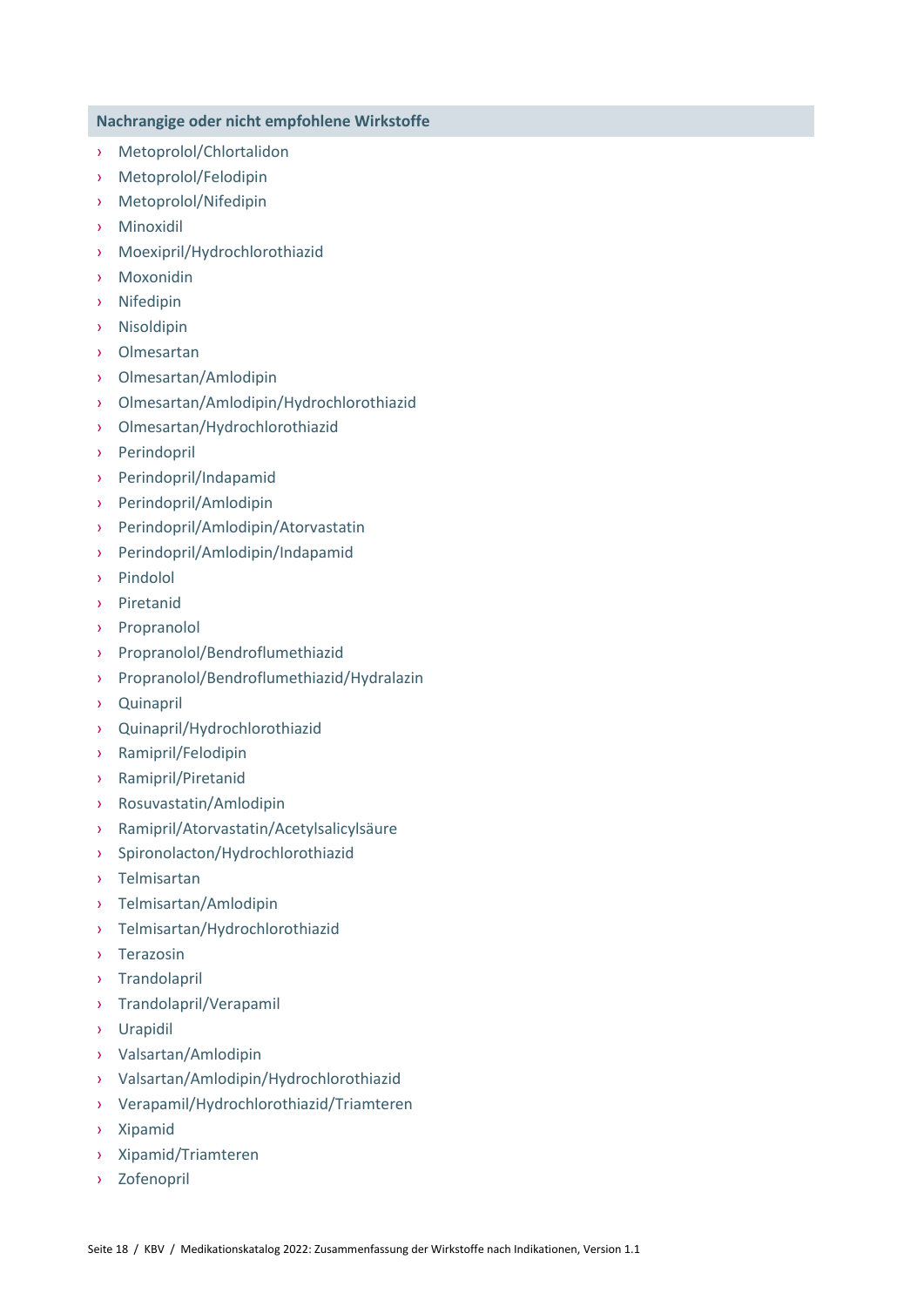› Zofenopril/Hydrochlorothiazid

# <span id="page-18-0"></span>2. KORONARE HERZKRANKHEIT

#### <span id="page-18-1"></span>**2.1 AKUTES KORONARSYNDROM**

#### **Standardwirkstoffe**

- › Prasugrel/Acetylsalicylsäure
- › Ticagrelor/Acetylsalicylsäure

#### **Reservewirkstoffe**

› Clopidogrel/Acetylsalicylsäure

#### **Nachrangige oder nicht empfohlene Wirkstoffe**

- › Acetylsalicylsäure
- › Rivaroxaban

#### <span id="page-18-2"></span>**2.2 CHRONISCHES KORONARSYNDROM / CHRONISCHE KHK**

#### **Standardwirkstoffe**

- › Acetylsalicylsäure
- › Glyceroltrinitrat

#### **Reservewirkstoffe**

- › Amlodipin
- › Bisoprolol
- › Carvedilol
- › Clopidogrel
- › Diltiazem
- › Isosorbiddinitrat
- › Isosorbidmononitrat
- › Metoprolol
- › Ticagrelor/Acetylsalicylsäure
- › Verapamil

- › Atenolol
- › Atorvastastin/Acetylsalicylsäure/Ramipril
- › Atorvastastin/Amlodipin/Perindopril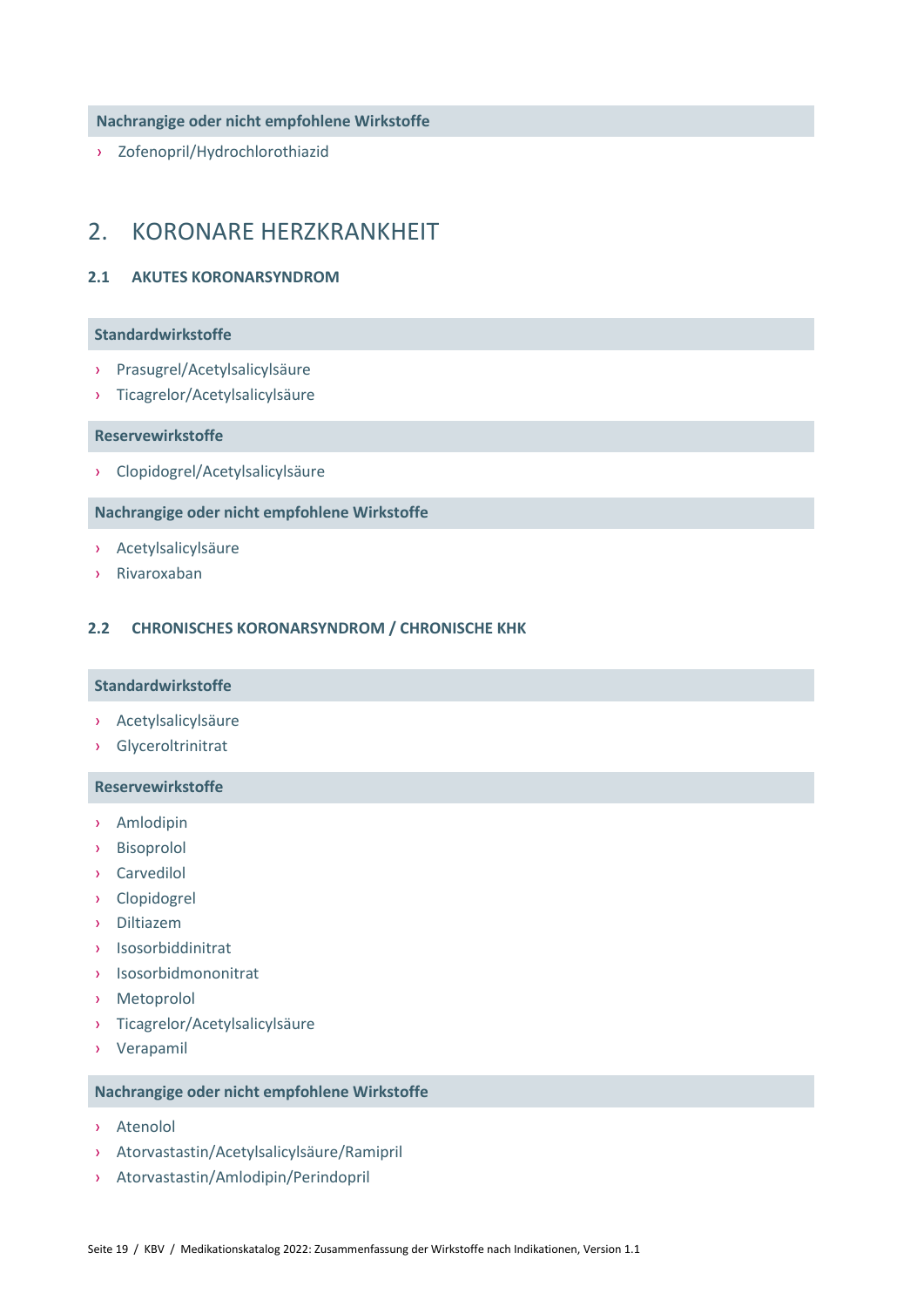- › Celiprolol
- › Felodipin
- › Ivabradin
- › Metoprolol/Ivabradin
- › Metoprolol/Nifedipin
- › Molsidomin
- › Nifedipin
- › Nisoldipin
- › Pentaerythrityltetranitrat
- › Perindopril
- › Pindolol
- › Propranolol
- › Ramipril
- › Ranolazin
- › Rivaroxaban
- › Trapidil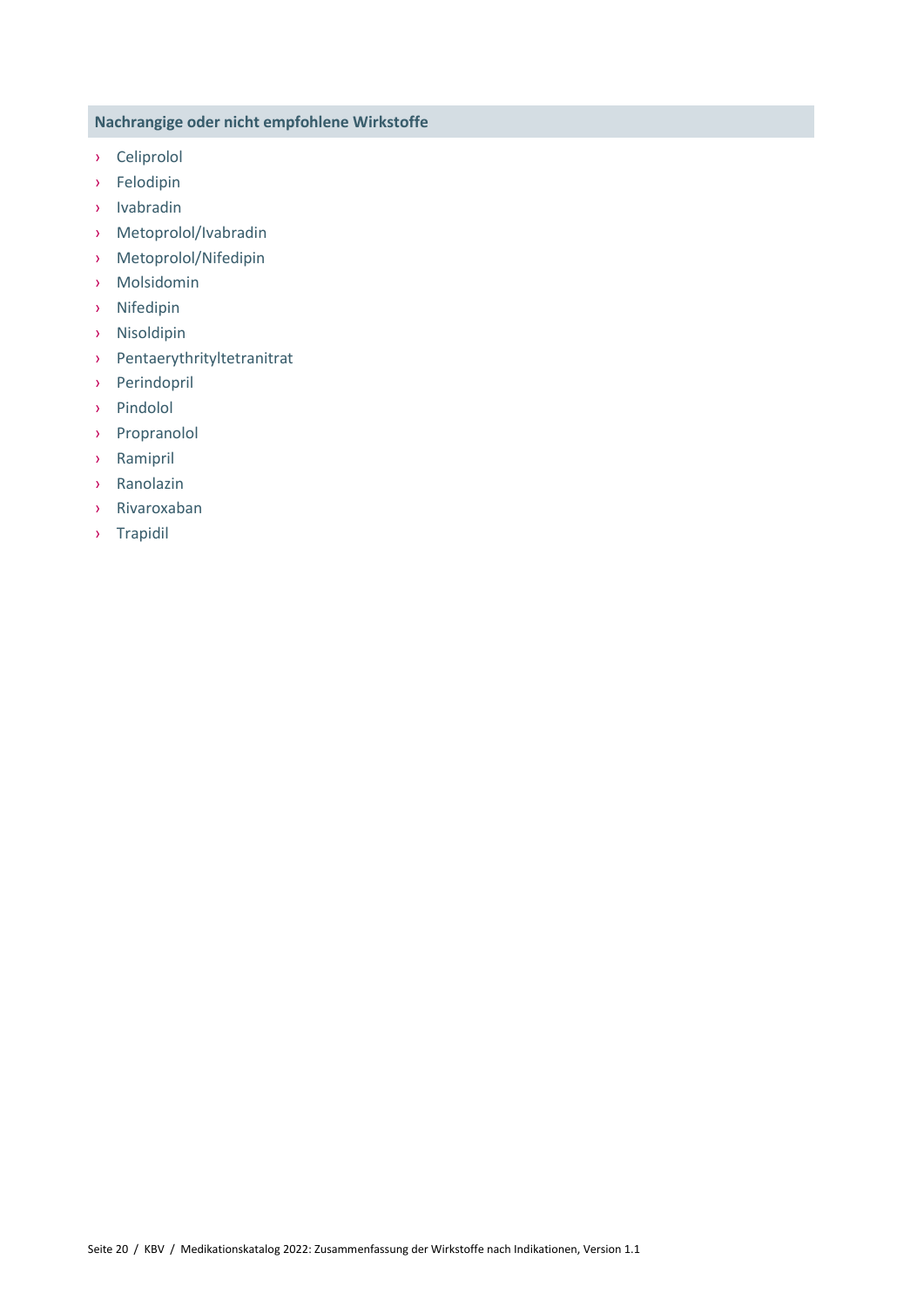# <span id="page-20-0"></span>3. CHRONISCHE HERZINSUFFIZIENZ

### **Standardwirkstoffe**

- › Bisoprolol
- › Captopril
- › Carvedilol
- › Enalapril
- › Furosemid
- › Hydrochlorothiazid
- › Lisinopril
- › Metoprololsuccinat
- › Ramipril
- › Spironolacton
- › Spironolacton/Furosemid
- › Spironolacton/Hydrochlorothiazid
- › Torasemid

# **Reservewirkstoffe**

- › Candesartan
- › Dapagliflozin
- › Digitoxin
- › Digoxin
- › Empagliflozin
- › Eplerenon
- › Losartan
- › Nebivolol
- › Trandolapril
- › Valsartan
- › Valsartan/Sacubitril

- › Acetyldigoxin
- › Bemetizid/Triamteren
- › Benazepril
- › Bendroflumethiazid/Amilorid
- › Chlortalidon
- › Cilazapril
- › Fosinopril
- › Furosemid/Triamteren
- › Hydrochlorothiazid/Amilorid
- › Hydrochlorothiazid/Triamteren
- › Ivabradin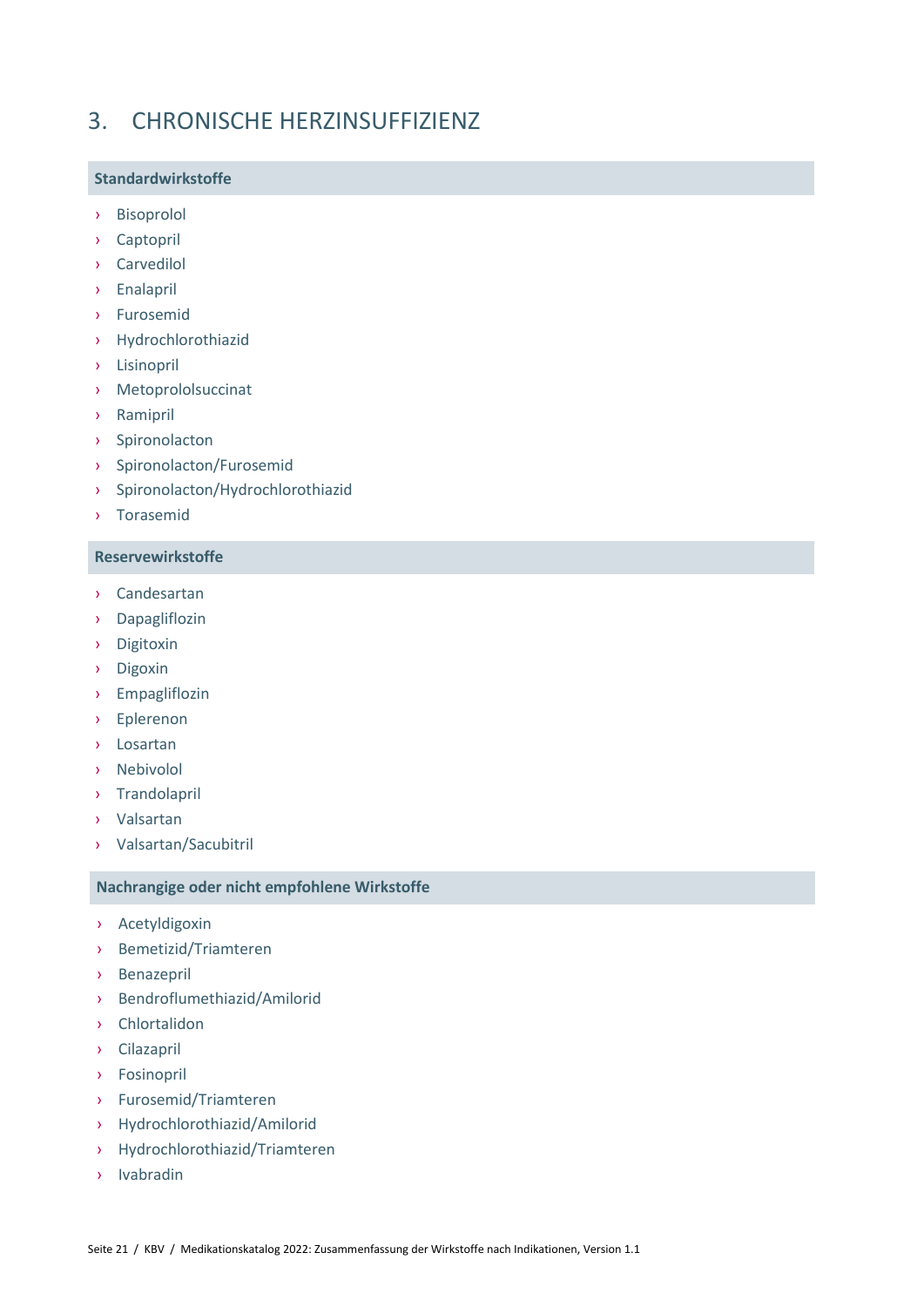- › Kaliumcanrenoat
- › Metildigoxin
- › Perindopril
- › Piretanid
- › Quinapril
- › Xipamid
- › Xipamid/Triamteren
- › Zofenopril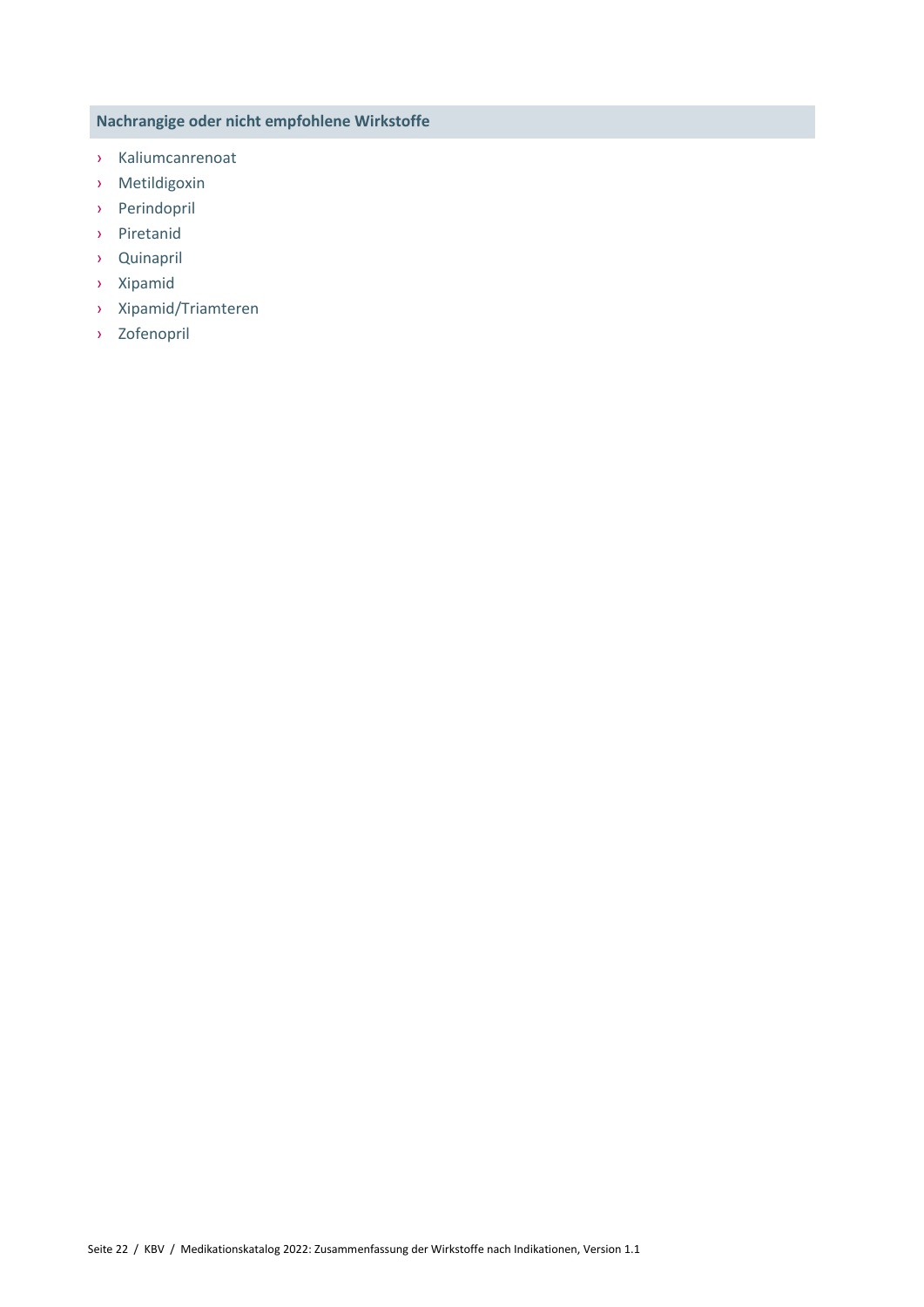# <span id="page-22-0"></span>4. VORHOFFLIMMERN

#### <span id="page-22-1"></span>**4.1 SCHLAGANFALLPROPHYLAXE**

#### **Standardwirkstoffe**

- › Apixaban
- › Dabigatran
- › Edoxaban
- › Phenprocoumon
- › Rivaroxaban
- › Warfarin

#### **Nachrangige oder nicht empfohlene Wirkstoffe**

- › Acetylsalicylsäure
- › Acetylsalicylsäure/Clopidogrel
- › Clopidogrel

#### <span id="page-22-2"></span>**4.2 ANTIARRHYTHMISCHE DAUERTHERAPIE**

#### **Standardwirkstoffe**

- › Metoprolol
- › Verapamil

#### **Reservewirkstoffe**

- › Digitoxin
- › Digoxin
- › Dronedaron
- › Flecainid
- › Propafenon

- › Acetyldigoxin
- › Amiodaron
- › Metildigoxin
- › Prajmalin
- › Sotalol
- <span id="page-22-3"></span>› weitere Beta-Blocker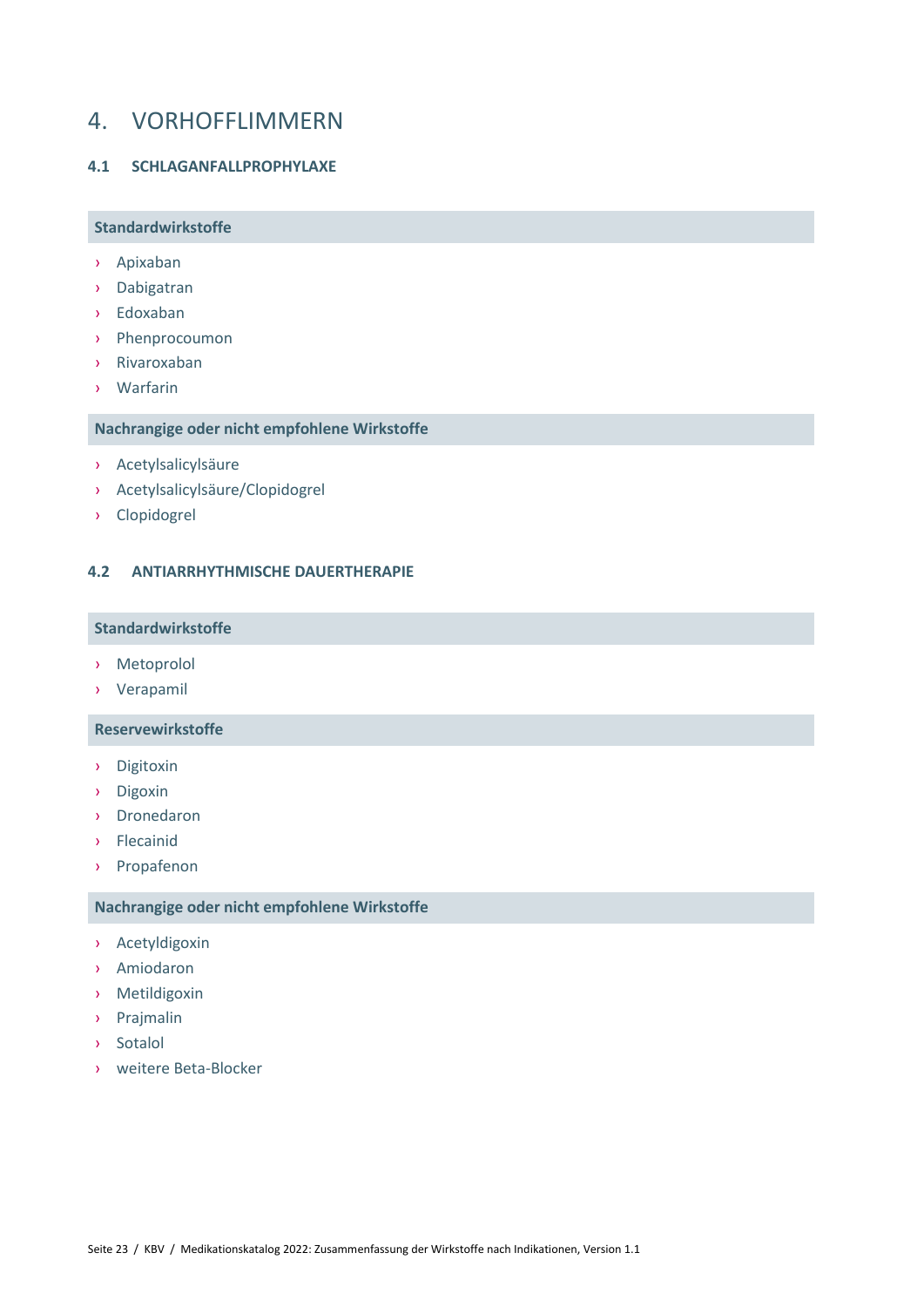# **STOFFWECHSELSTÖRUNGEN**

# <span id="page-23-0"></span>1. DIABETES MELLITUS TYP 2

### **Standardwirkstoffe**

- › Empagliflozin
- › Liraglutid
- › Metformin

#### **Reservewirkstoffe**

- > Analoginsulin (Insulin aspart, detemir, glargin, glulisin, lispro)<sup>8</sup>
- › Dapagliflozin
- › Dulaglutid
- › Glibenclamid
- › Gliclazid
- › Glimepirid
- › Humaninsulin
- › Insulin degludec
- › Metfomin/Dapagliflozin
- › Semaglutid
- › Sitagliptin

- › Acarbose
- › Empagliflozin/Linagliptin
- › Ertugliflozin/Sitagliptin
- › Exenatide
- › Gliquidon
- › Insulin glargin/Lixisenatid
- › Metformin/Saxagliptin
- › Metformin/Sitagliptin
- › Metformin/Vildagliptin
- › Repaglinid
- › Saxagliptin
- › Vildagliptin

\_\_\_\_\_\_\_\_\_\_\_\_\_\_\_\_ <sup>8</sup> Falls Rabattvertag besteht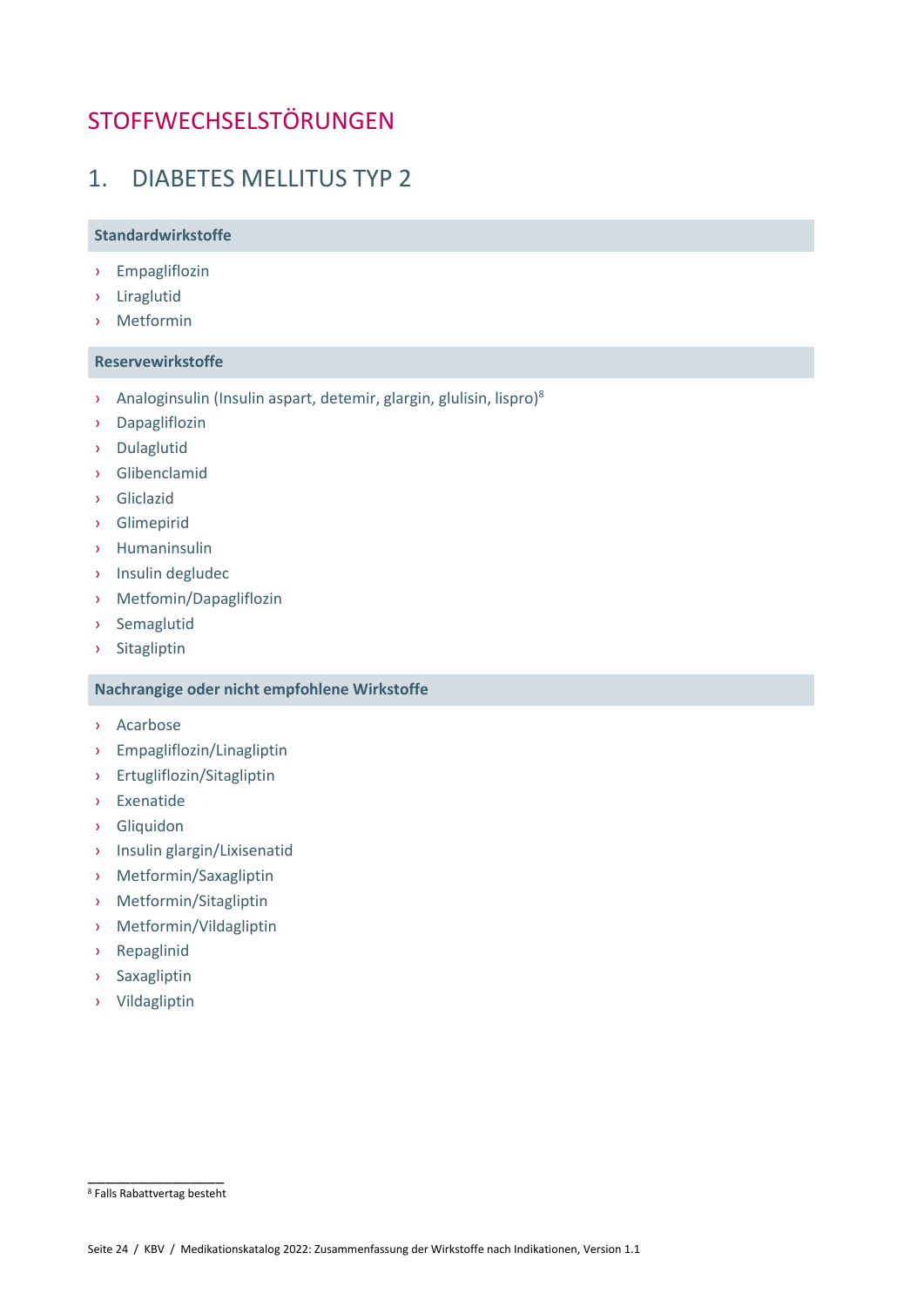# <span id="page-24-0"></span>2. FETTSTOFFWECHSELSTÖRUNGEN

### **Standardwirkstoffe**

- › Atorvastatin
- › Pravastatin
- › Simvastatin

### **Reservewirkstoffe**

- › Ezetimib
- › Rosuvastatin

- › Alirocumab
- › Atorvastatin/Acetylsalicylsäure/Ramipril
- › Atorvastatin/Perindopril/Amlodipin
- › Bempedoinsäure
- › Bempedoinsäure/Ezetimib
- › Bezafibrat
- › Colesevelam
- › Colestyramin
- › Evolocumab
- › Ezetimib/Atorvastatin
- › Ezetimib/Rosuvastatin
- › Ezetimib/Simvastatin
- › Fenofibrat
- › Fluvastatin
- › Gemfibrozil
- › Inclisiran
- › Lovastatin
- › Omega-3-Fettsäurederivate
- › Pitavastatin
- › Pravastatin/Fenofibrat
- › Rosuvastatin/Amlodipin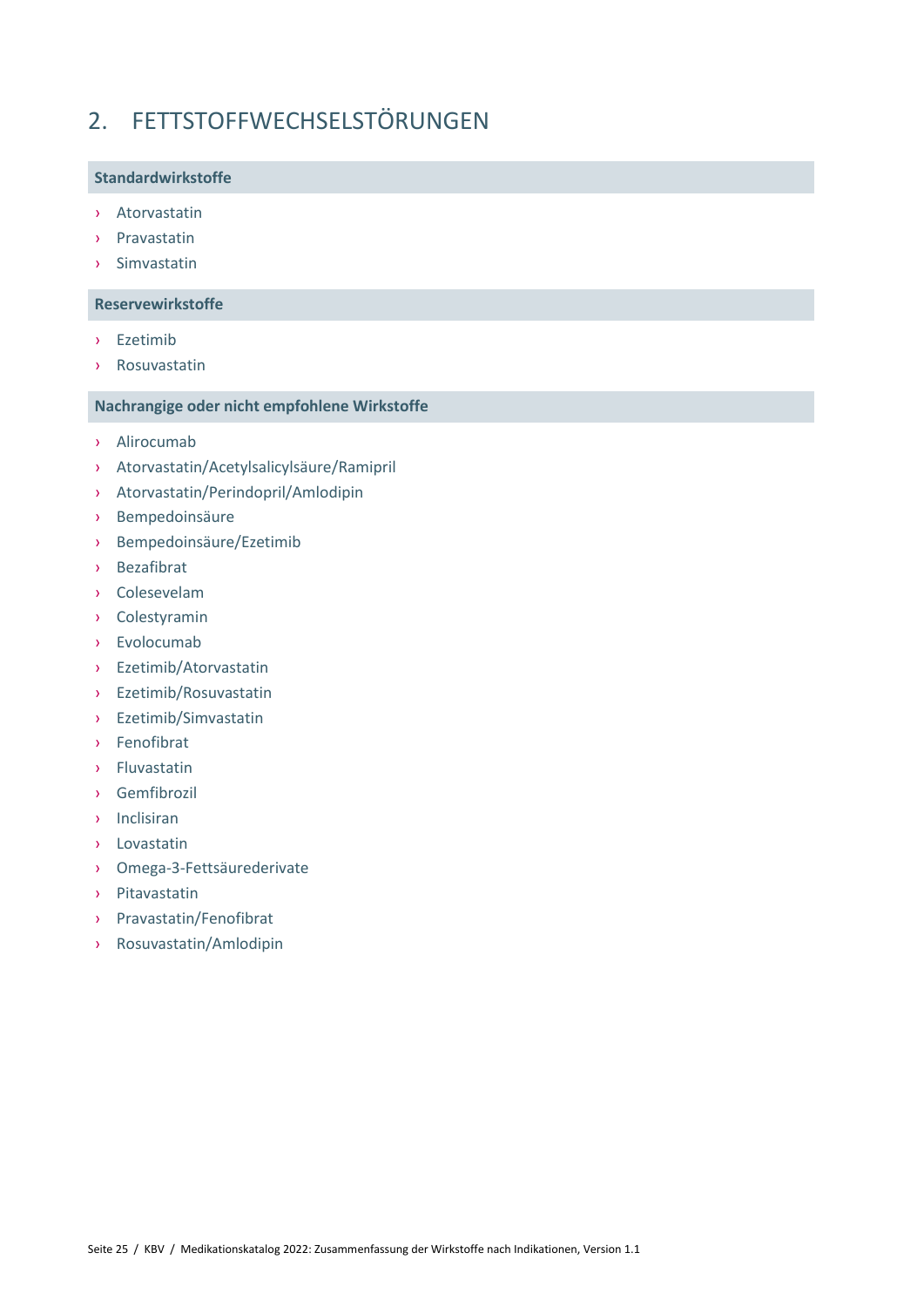# <span id="page-25-0"></span>NEUROPSYCHIATRISCHE STÖRUNGEN

# <span id="page-25-1"></span>1. DEPRESSION

#### <span id="page-25-2"></span>**1.1 UNIPOLARE DEPRESSION**

# **Standardwirkstoffe**

- › Amitriptylin
- › Citalopram
- › Doxepin
- › Escitalopram
- › Sertralin

# **Reservewirkstoffe**

- › Amitriptylinoxid
- › Clomipramin
- › Fluoxetin
- › Imipramin
- › Lithium
- › Mirtazapin
- › Moclobemid
- › Nortriptylin
- › Trimipramin
- › Venlafaxin

- › Agomelatin
- › Bupropion
- › Duloxetin
- › Esketamin
- › Fluvoxamin
- › Johanniskraut-Trockenextrakt
- › Maprotilin
- › Mianserin
- › Milnacipran
- › Paroxetin
- › Quetiapin retard
- › Tianeptin
- › Tranylcypromin
- › Trazodon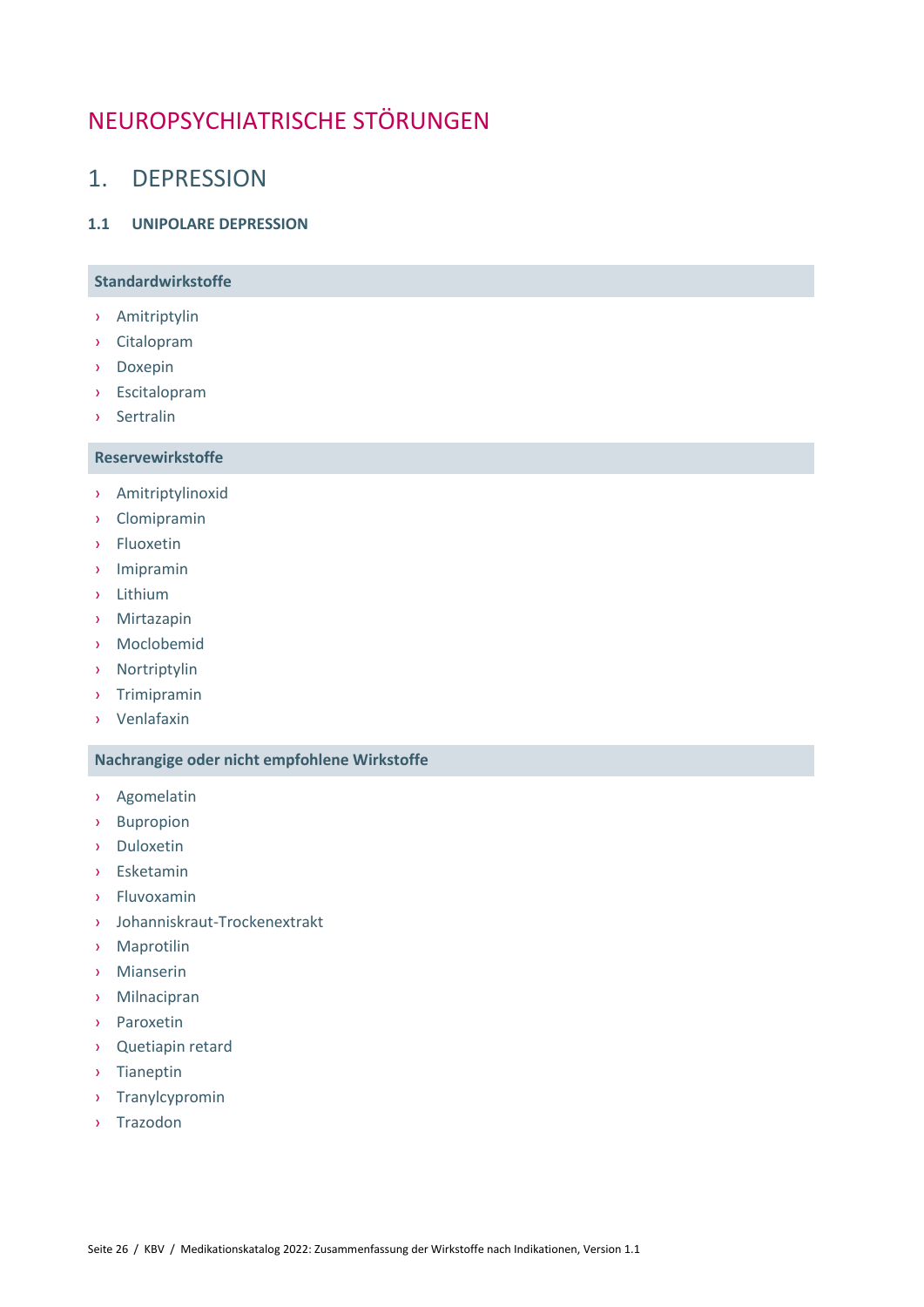#### <span id="page-26-0"></span>**1.2 BIPOLARE DEPRESSION**

|  | Prophylaxe               |
|--|--------------------------|
|  | Standardwirkstoffe       |
|  | Lithium                  |
|  | <b>Reservewirkstoffe</b> |

- › Lamotrigin
- › Quetiapin

### **Nachrangige oder nicht empfohlene Wirkstoffe**

- › Carbamazepin
- › Lamotrigin
- › Lithium, Kombinationen
- › Olanzapin
- › Quetiapin, Kombination
- › Risperidon

### **Behandlung**

# **Standardwirkstoffe**

› Quetiapin

#### **Reservewirkstoffe**

› Lithium

- › Mianserin
- › Tianeptin
- › Tranylcypromin
- › Trazodon
- › Tri- und tetrazyklische Antidepressiva
- › Valproinsäure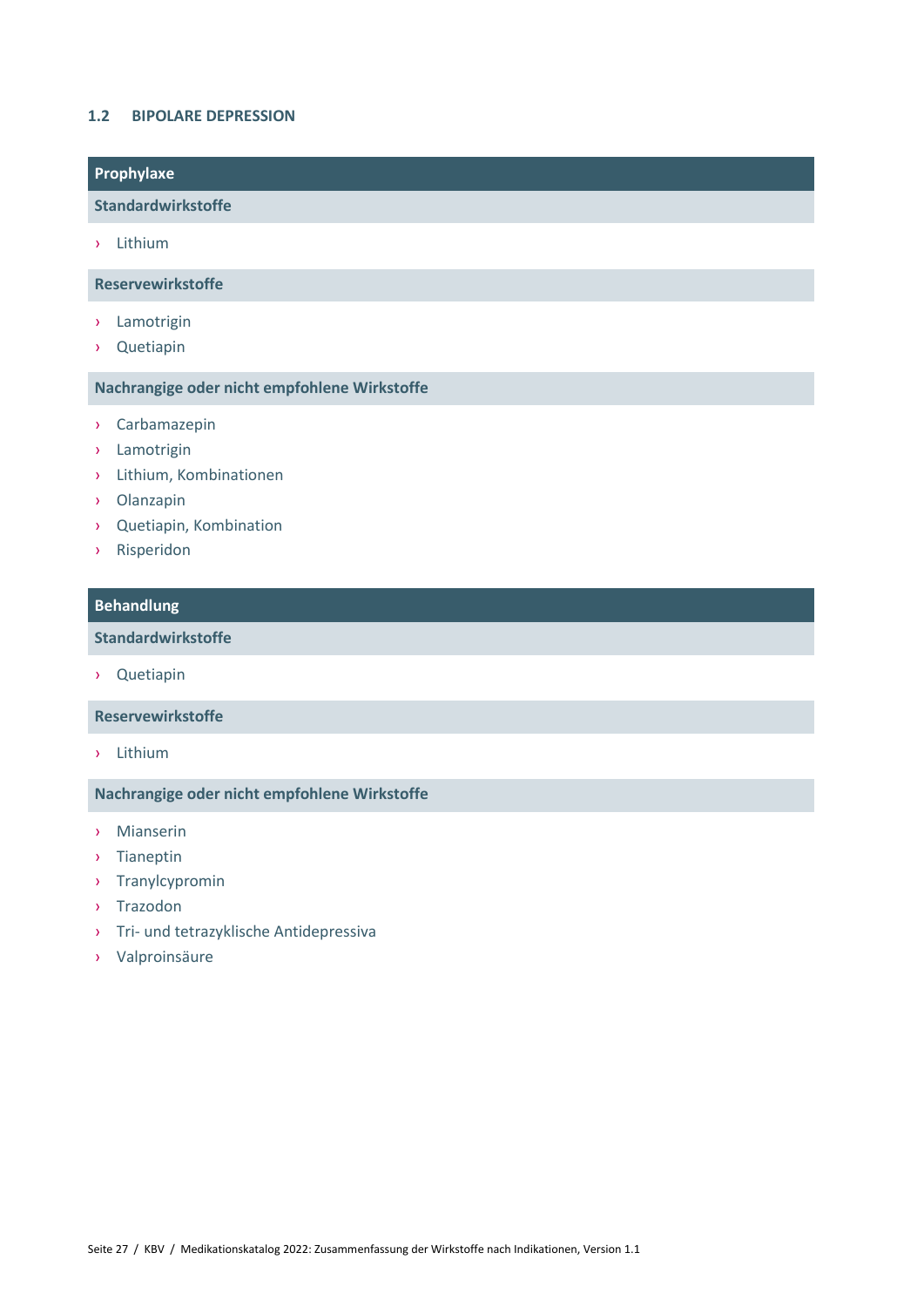# <span id="page-27-0"></span>2. ALZHEIMER-DEMENZ

### **Standardwirkstoffe**

- › Donepezil
- › Galantamin
- › Rivastigmin (oral)

### **Reservewirkstoffe**

- › Memantin
- › Rivastigmin (transdermal)

- › Ginkgo biloba
- › Nicergolin
- › Nimodipin
- › Piracetam